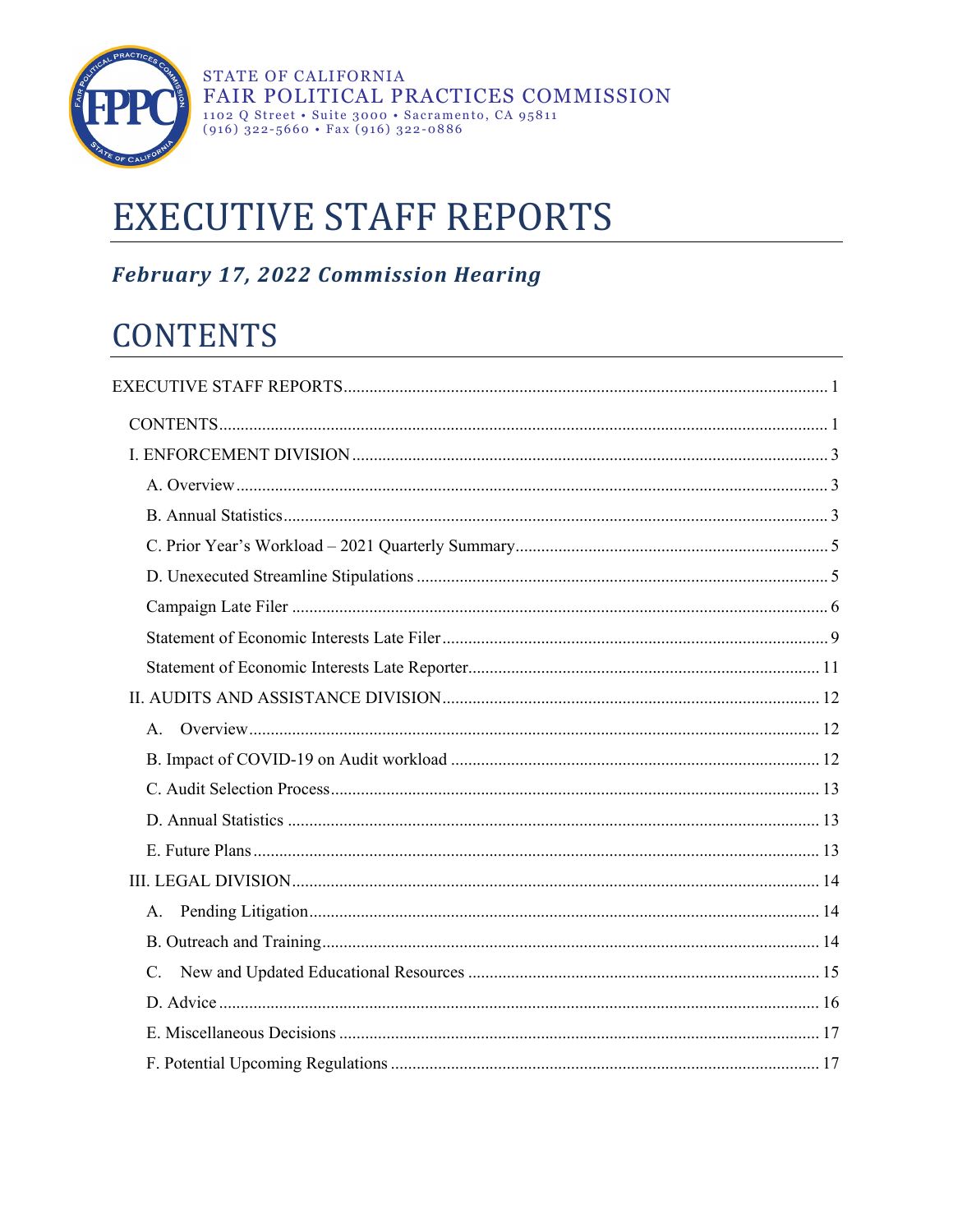# Executive Staff Reports<br>Page 2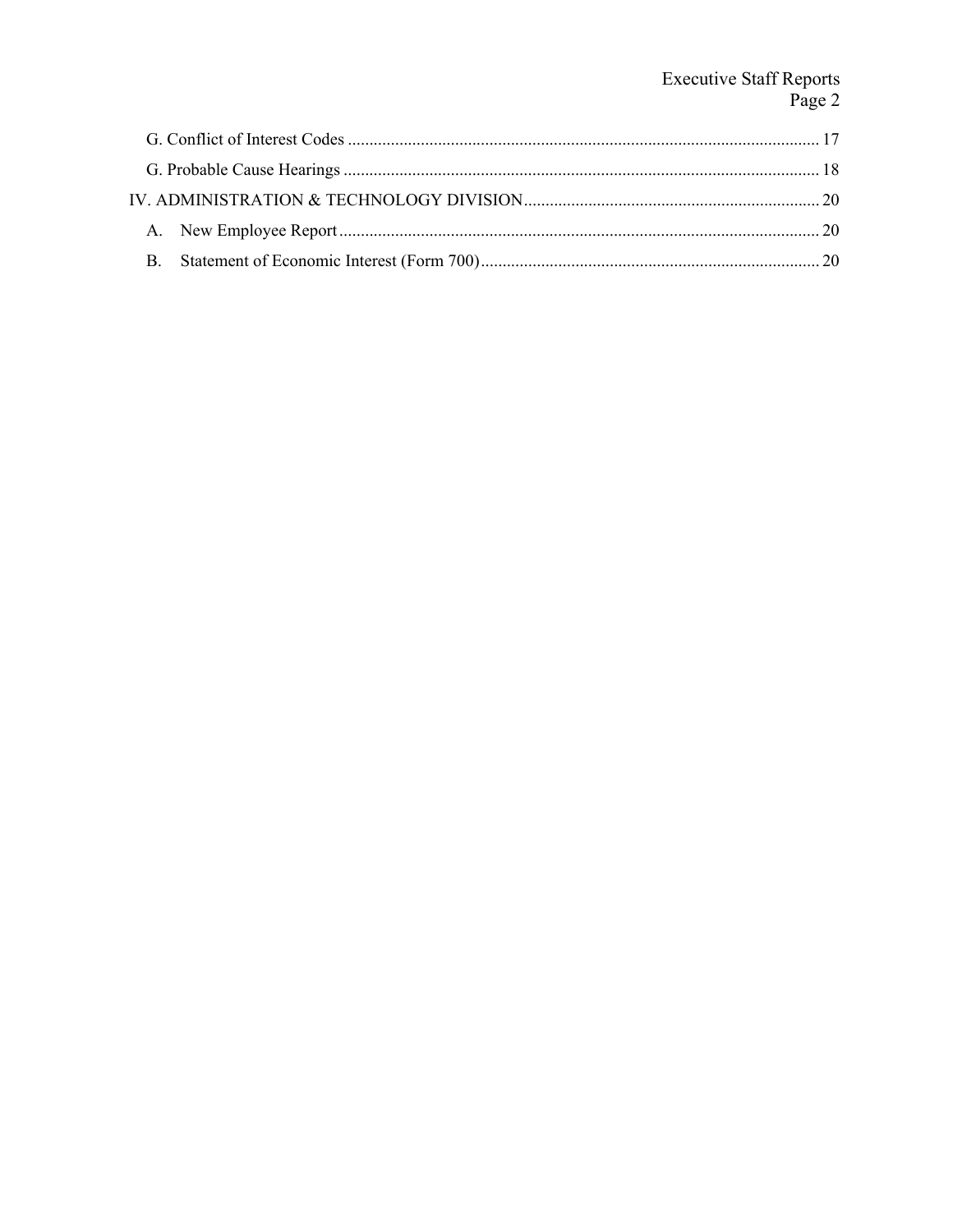## <span id="page-2-0"></span>I. ENFORCEMENT DIVISION

#### STAFF: ANGELA BRERETON, CHIEF

#### <span id="page-2-1"></span>**A. Overview**

During the period of December 1, 2021 through January 31, 2022 the Enforcement Division received 69 complaints, opened 7 for investigation, and rejected 37. The Enforcement Division received 248 referrals during this time. The Enforcement Division closed a total of 243 cases including:

- 119 warning letters –advertisement violations (6), campaign violations (26), lobbying violations (1), and statement of economic interests violations (86);
- 37 no action closure letters alleging advertisement violations (2), campaign violations (6), conflict of interest violations (6), gift reporting violations (3), lobbying violations (1), revolving door (1), statement of economic interests violations (15), and duplicate cases (3);
- 51 approved stipulations from the November and December Commission meetings;
- 1 advisory letter for a conflict of interests violation; and
- 35 committees were administratively terminated.

The Division had 1,573 cases in various stages of resolution at the time of the December Monthly Report and currently has approximately 1,510 cases in various stages of resolution, including the 39 cases before the Commission as listed in the February Agenda.

#### <span id="page-2-2"></span>**B. Annual Statistics**

On the next page, you will find a chart that details the annual statistics for enforcement complaints, referrals and cases. This chart includes the data from 2021, in which the Enforcement Division had a 16% increase in Streamline Penalties compared to 2020 after the Commission updated the Streamline Program regulations with the goal of making the Streamline Program more inclusive. The information in the chart has been gathered from public reports, information from the defunct and inactive database, and data that has been converted into current form, so the numbers are close estimates in some instances.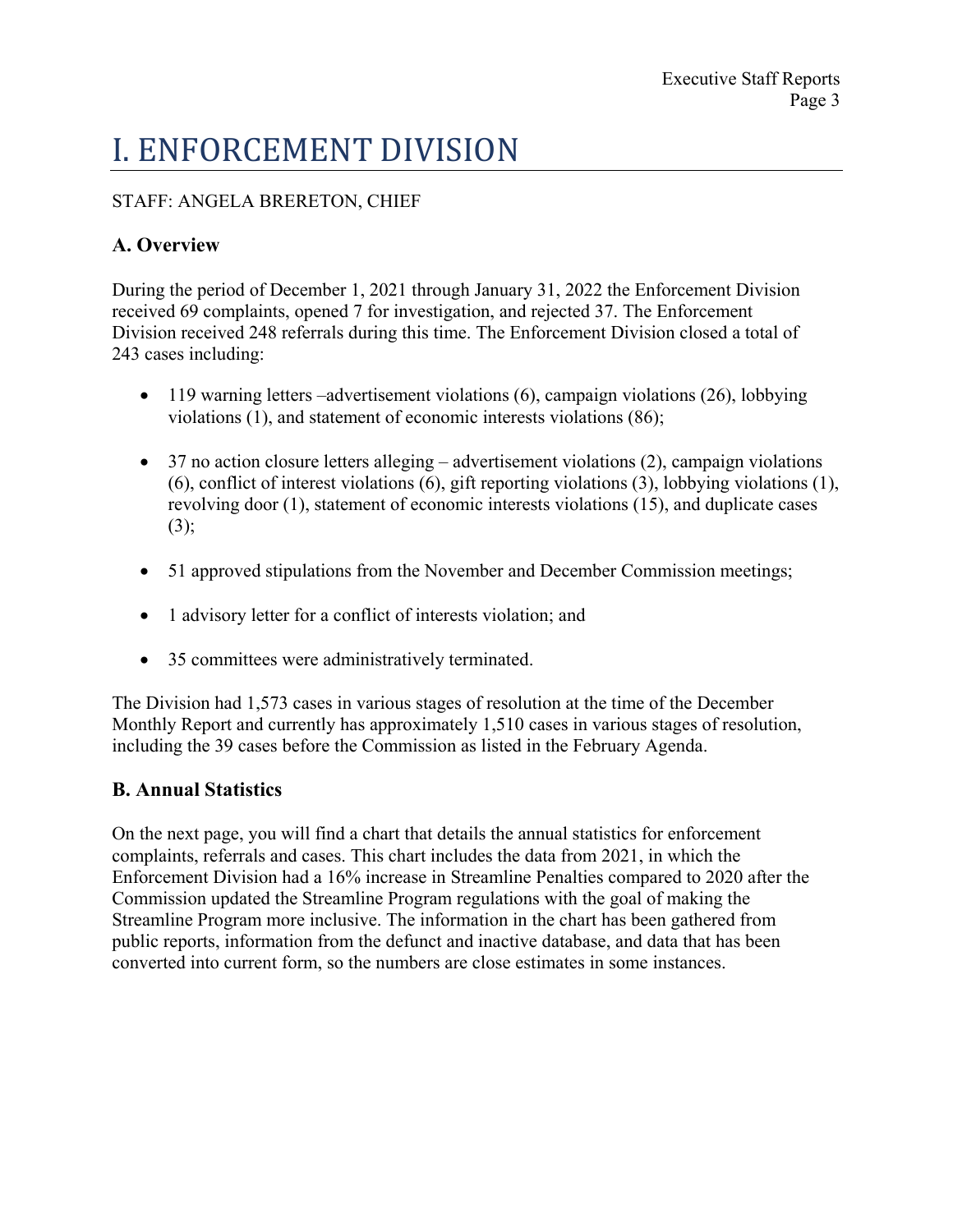|                |                                                    | Year                              | 2017        | 2018      | 2019           | 2020           | 2021           |
|----------------|----------------------------------------------------|-----------------------------------|-------------|-----------|----------------|----------------|----------------|
| $\mathbf{1}$   | <b>Complaints Received</b>                         |                                   | 564         | 1,352     | 744            | 1,390          | 606            |
| $\overline{2}$ | Referrals Received                                 |                                   | 1,616       | 1,529     | 1,950<br>1,518 |                | 1,751          |
| $\overline{3}$ | Total Complaint and<br>Referrals Received          |                                   | 2,180       | 2,881     | 2,694          | 2,908          | 2,357          |
| $\overline{4}$ | Cases opened                                       |                                   | 1,480       | 1,561     | 1,820          | 1,155          | 1,185          |
| 5              | Cases closed <sup>3</sup>                          |                                   | 1,477       | 1,243     | 1,465          | 1,526          | 1,058          |
| 6              |                                                    | Cases with penalties <sup>1</sup> | 340         | 235       | 343            | 278            | 269            |
|                | $\mathbf{a}$                                       | Streamline cases                  | 262         | 173       | 263            | 194            | 234            |
|                | b                                                  | Mainline cases                    | 66          | 56        | 73             | 77             | 32             |
|                | $\mathbf{C}$                                       | Default cases                     | 12          | 6         | $\overline{7}$ | $\overline{7}$ | $\overline{3}$ |
| $\tau$         |                                                    | Total fines imposed               | \$1,126,933 | \$499,606 | \$797,384      | \$1,940,107    | \$472,248      |
| 8              | Warning letters issued                             |                                   | 505         | 554       | 584            | 777            | 475            |
| 9              | Administrative<br>terminations                     |                                   | 297         | 177       | 104            | 62             | 59             |
| 10             | Cases closed with<br>violations found <sup>2</sup> |                                   | 1,142       | 966       | 1,031          | 1,117          | 803            |
| $\mathbf{1}$   | Advisory letters issued                            |                                   | 17          | 20        | 9              | $\overline{7}$ | 16             |
| 12             |                                                    | No action closure letters         | 318         | 252       | 423            | 402            | 237            |

 $\overline{a}$ 

<span id="page-3-0"></span><sup>&</sup>lt;sup>1</sup> Total for lines 6a, 6b, and 6c.

<span id="page-3-1"></span> $2$  Total for lines 6, 8, and 9.

<sup>&</sup>lt;sup>3</sup> Total cases closed includes Commission approved cases from the previous year and Commission approved administrative judgements. It does not include Commission approved cases not yet closed.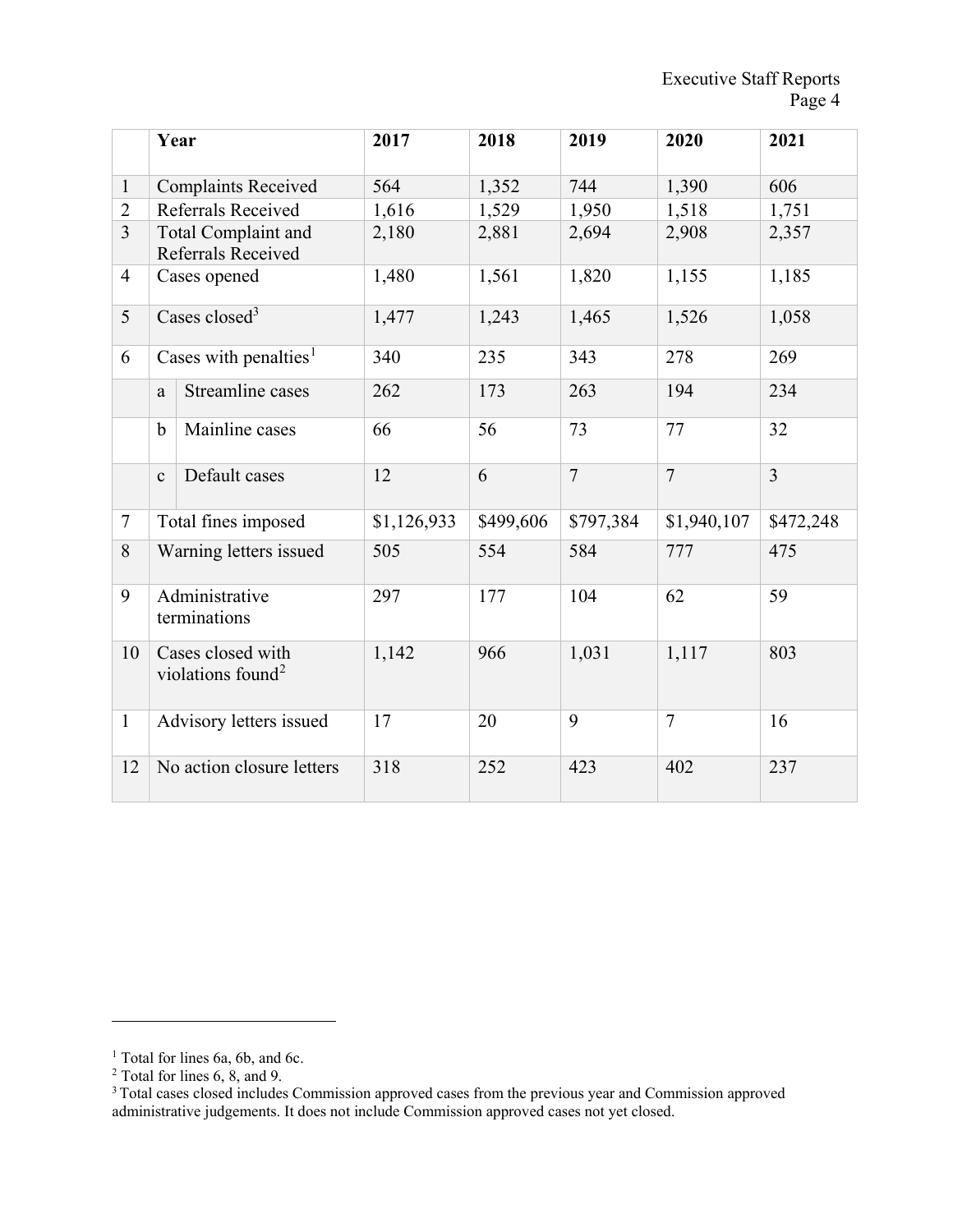|                    | $Jan-21$                      |                    | Apr-21                        |
|--------------------|-------------------------------|--------------------|-------------------------------|
| <b>Year Opened</b> | <b>Existing Case Workload</b> | <b>Year Opened</b> | <b>Existing Case Workload</b> |
| 2015               | 3                             | 2015               | 3                             |
| 2016               | 38                            | 2016               | 35                            |
| 2017               | 80                            | 2017               | 70                            |
| 2018               | 280                           | 2018               | 266                           |
| 2019               | 428                           | 2019               | 408                           |
| 2020               | 539                           | 2020               | 441                           |
|                    |                               |                    |                               |
|                    |                               |                    |                               |
|                    | $Jul-21$                      |                    | $Nov-21$                      |
| <b>Year Opened</b> | <b>Existing Case Workload</b> | <b>Year Opened</b> | <b>Existing Case Workload</b> |
| 2015               | 2                             | 2015               |                               |
| 2016               | 27                            | 2016               | 15                            |
| 2017               | 59                            | 2017               | 42                            |
| 2018               | 249                           | 2018               | 218                           |
| 2019               | 396                           | 2019               | 327                           |

#### <span id="page-4-0"></span>**C. Prior Year's Workload – 2021 Quarterly Summary**

#### <span id="page-4-1"></span>**D. Unexecuted Streamline Stipulations**

Streamline penalty stipulations are approved by the Chief of Enforcement and reported to the Commission for discussion only before they are executed. The following streamline stipulations are presented for that purpose. After the close of the hearing, the Chief of Enforcement may execute all or any of the streamline penalty stipulations, at the Chief's discretion per Regulation 18360.2.

Since the last Monthly Report, the Enforcement Chief has not used discretion to increase the penalties for Tier Two advertising violations resulting in public confusion, under Regulation 18360.3(d)(7)(B)(i)(b), or to increase the penalties for Tier Two violations involving the same candidate, committee, or principal officer who has paid a Tier One penalty to the Commission or received a Warning Letter from the Commission for the same type of violation occurring within the last five years, based on the resulting public harm.

The Enforcement Chief used discretion under Regulation 18360.2 to exclude violations in the following streamline cases presented with this report: In the Matter of Redwood High School Foundation and Becket Colombo; FPPC No. 21/961 (lack of experience or knowledge of the Act's requirements caused multiple violations with minimal public harm that were corrected upon contact); In the Matter of Committee to Elect Robert Gilson KDHCD Board Zone 3 2016, Robert Gilson, and Maria Gilson; FPPC No. 19/1771 (the committee raised and spent less than \$10,000); and In the Matter of Ericka Harden for Natomas School Board 2020, Ericka Harden, and Elton Seagraves; FPPC No. 21/119 (the total penalty exceeds the amount that would be paid in a mainline stipulation).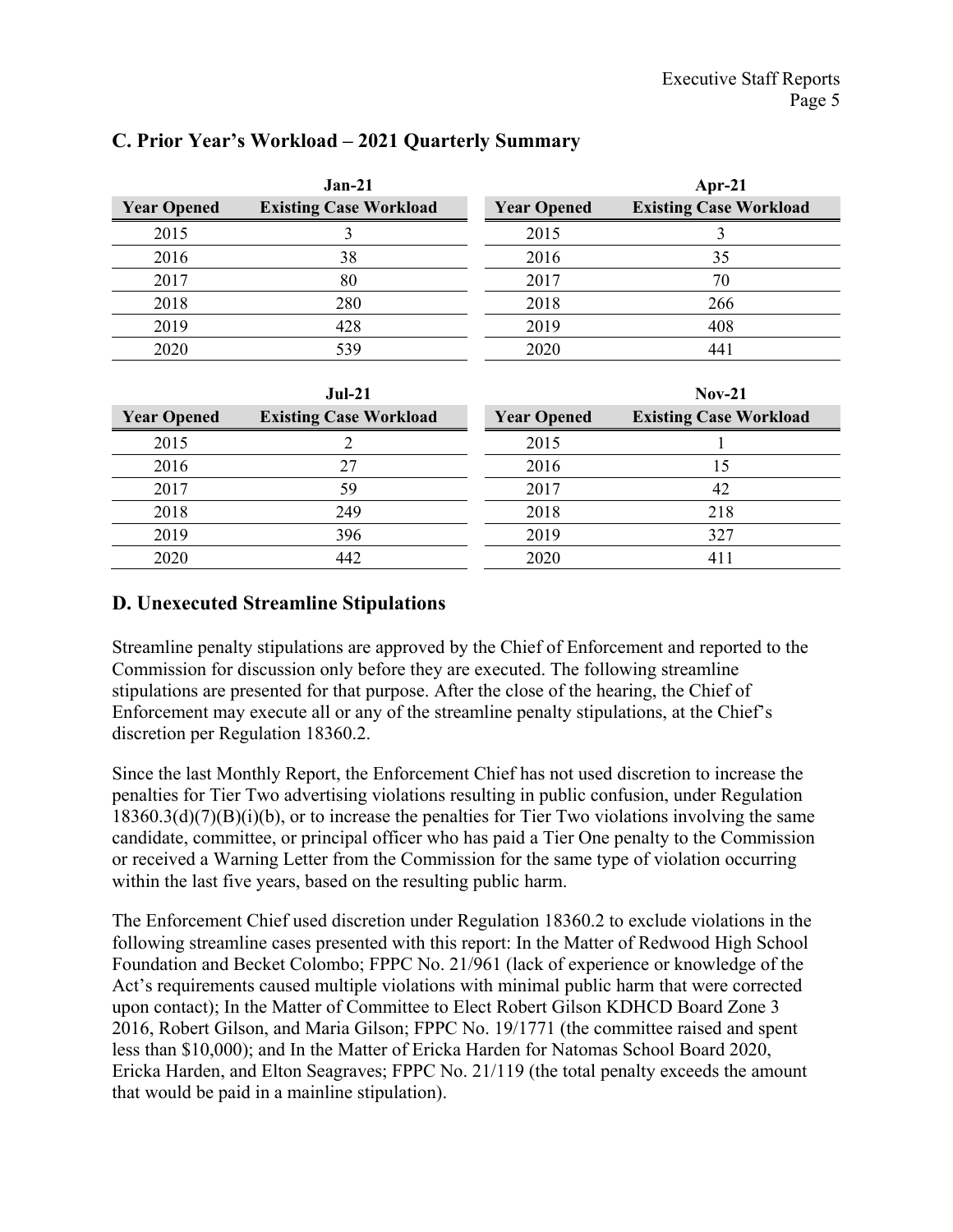<span id="page-5-0"></span>Campaign Late Filer

**[In the Matter of Panama Buena Vista Teachers PAC and Lauri Heffernan; FPPC No.](https://www.fppc.ca.gov/content/dam/fppc/documents/Stipulations/2022/february/Panama-Buena-Vista-Teachers-PAC-Stip.pdf)  [19/409.](https://www.fppc.ca.gov/content/dam/fppc/documents/Stipulations/2022/february/Panama-Buena-Vista-Teachers-PAC-Stip.pdf)** Staff: Alex Rose, Commission Counsel. Panama Buena Vista Teachers PAC is a local general purpose committee. Lauri Heffernan is the Committee's treasurer. The Committee and Heffernan failed to timely file five semi-annual campaign statements, in violation of Government Code Section 84200 (5 counts); two preelection campaign statements, in violation of Government Code Section 84200.5 (2 counts); three 24-hour reports, in violation of Government Code Section 84203 (3 counts); and failed to timely amend the Committee's statement of organization, in violation of Government Code Section 84103 (1 count). **Total Penalty: \$3,754 (Tier One & Two).**

**In the Matter [of Redwood High School Foundation and Becket Colombo; FPPC No.](https://www.fppc.ca.gov/content/dam/fppc/documents/Stipulations/2022/february/Redwood-High-School-Foundation-Stip.pdf)  [21/961.](https://www.fppc.ca.gov/content/dam/fppc/documents/Stipulations/2022/february/Redwood-High-School-Foundation-Stip.pdf)** Staff: Alex Rose, Commission Counsel. Redwood High School Foundation is a local general purpose committee. Becket Colombo is the Committee's treasurer. The Committee and Colombo failed to timely file a pre-election campaign statement, in violation of Government Code Section 84200.5 (1 count) and a 24-hour report, in violation of Government Code Section 84203 (1 count). **Total Penalty: \$1,807 (Tier Two).**

**[In the Matter of Committee to Elect Robert Gilson KDHCD Board Zone 3 2016, Robert](https://www.fppc.ca.gov/content/dam/fppc/documents/Stipulations/2022/february/Robert-Gilson-Stip.pdf)  [Gilson, and Maria Gilson; FPPC No. 19/1771.](https://www.fppc.ca.gov/content/dam/fppc/documents/Stipulations/2022/february/Robert-Gilson-Stip.pdf)** Staff: Jenna C. Rinehart, Commission Counsel. Robert Gilson was an unsuccessful candidate for Director of Zone 3 for Kaweah Delta Health Care District in the November 8, 2016 General Election. Committee to Elect Robert Gilson KDHCD Board Zone 3 2016 was Gilson's candidate-controlled committee. Maria Gilson was the Committee's treasurer. The Committee, Gilson, and Gilson failed to timely file two preelection campaign statements, in violation of Government Code Section 84200.5 (2 counts); a semi-annual campaign statement, in violation of Government Code Section 84200 (1 count); and two 24-hour reports, in violation of Government Code Section 84203 (2 counts). **Total Penalty: \$1,760 (Tier One & Two).**

**[In the Matter of Garcia for School Board 2020, Linda Garcia, and Marcelina Bridges;](https://www.fppc.ca.gov/content/dam/fppc/documents/Stipulations/2022/february/Linda-Garcia-for-School-Board-2020-Stip.pdf)  [FPPC No. 21/657.](https://www.fppc.ca.gov/content/dam/fppc/documents/Stipulations/2022/february/Linda-Garcia-for-School-Board-2020-Stip.pdf)** Staff: Angela Brereton, Chief of Enforcement and Dominika Wojenska, Associate Governmental Program Analyst. Linda Garcia was a successful candidate for Paramount Unified School District Board in the November 3, 2020 General Election. Garcia for School Board 2020 was Garcia's candidate-controlled committee. Marcelina Bridges was the Committee's treasurer. The Committee, Garcia, and Bridges failed to timely file two pre-election campaign statements, in violation of Government Code Section 84200.5 (2 counts); one semiannual campaign statement, in violation of Government Code Section 84200 (1 count); and three 24-hour reports, in violation of Government Code Section 84203 (3 counts). **Total Penalty: \$1,684 (Tier One & Two).**

**In the Matter of Sarega [for Council 2017 and Andrew Sarega; FPPC No. 21/578.](https://www.fppc.ca.gov/content/dam/fppc/documents/Stipulations/2022/february/Andrew-Sarega-Stip.pdf)** Staff: Ruth Yang, Senior Commission Counsel and Katelin Angeloni, Special Investigator. The respondents entered into a tolling agreement with the Enforcement Division, which was effective as of December 21, 2021, regarding the applicable statutes of limitations. Andrew Sarega was a successful candidate for La Mirada City Council in the March 7, 2017 Primary Election. Sarega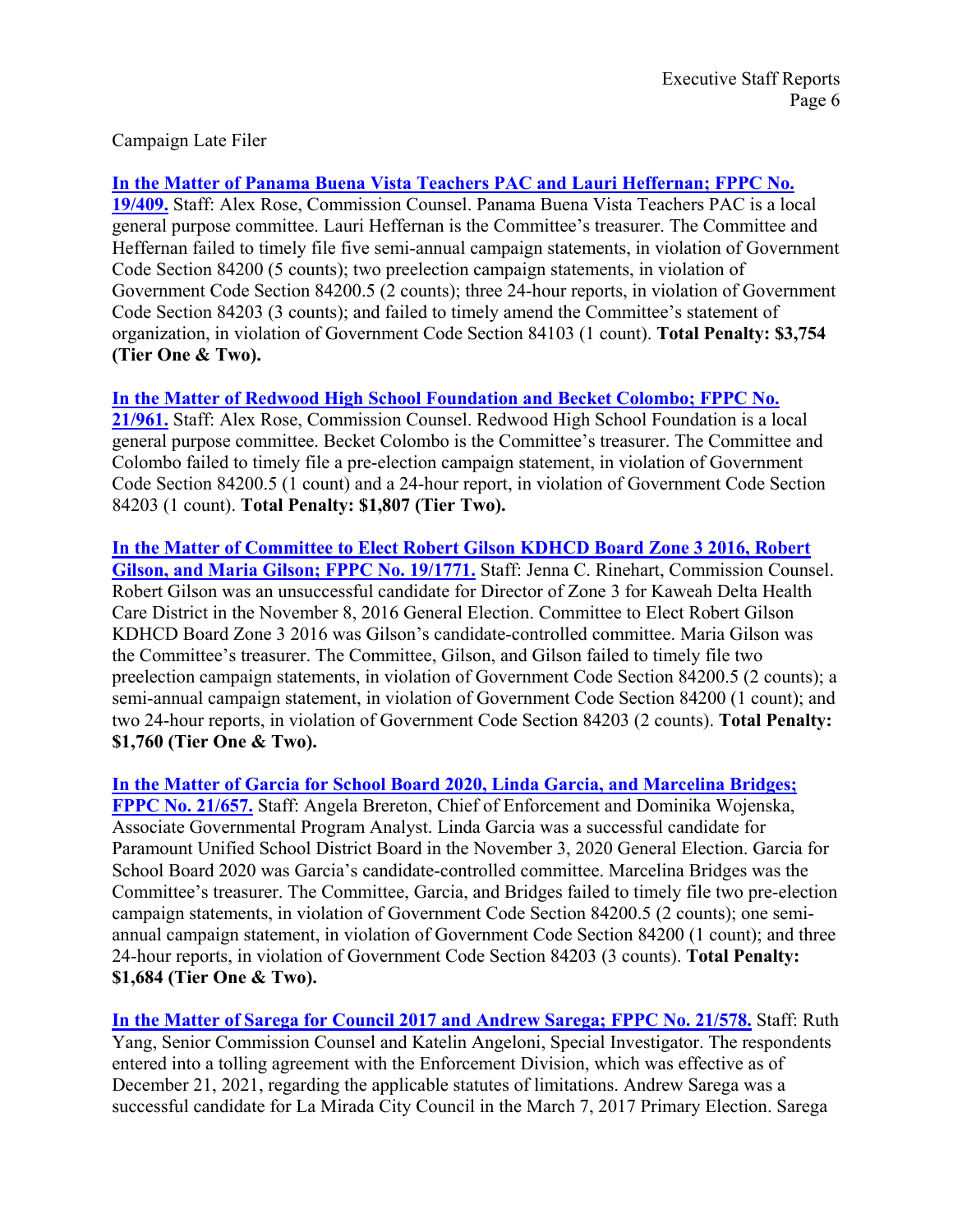for Council 2017 was Sarega's candidate-controlled committee. The Committee and Sarega failed to timely file two pre-election campaign statements, in violation of Government Code Sections 84200.5, subdivision (a), and 84200.8 (2 counts); and failed to timely file four 24-hour reports, in violation of Government Code Section 84203 (4 counts). **Total Penalty: \$1,636 (Tier One & Two).**

**[In the Matter of Excellent Schools for Arvin-Yes on E 2014, Chris Davis, and Michelle](https://www.fppc.ca.gov/content/dam/fppc/documents/Stipulations/2022/february/Excellent-Schools-for-Arvin-Stip.pdf)  [McLean, FPPC No. 17/894](https://www.fppc.ca.gov/content/dam/fppc/documents/Stipulations/2022/february/Excellent-Schools-for-Arvin-Stip.pdf)**. Staff: Megan A. Van Arsdale, Commission Counsel. Excellent Schools for Arvin-Yes on E 2014 is a local primarily formed ballot measure committee. Chris Davis was the Committee's treasurer and Michelle McLean was the Committee's principal officer. The Committee, Davis, and McLean failed to timely file two semi-annual campaign statements, in violation of Government Code Section 84200 (2 counts) and three 24-hour reports, in violation of Government Code Section 84203 (3 counts). **Total Penalty: \$1,624 (Tier One).**

**[In the Matter of Climate First: Replacing Oil & Gas \(CFROG\) and Elizabeth Beall; FPPC](https://www.fppc.ca.gov/content/dam/fppc/documents/Stipulations/2022/february/Climate-First-Stip.pdf)** 

**[No. 21/762.](https://www.fppc.ca.gov/content/dam/fppc/documents/Stipulations/2022/february/Climate-First-Stip.pdf)** Staff: Angela Brereton, Chief of Enforcement and Ginny Lambing, Political Reform Consultant. The respondents were represented by Gary Winuk of Kaufman Legal Group. Climate First: Replacing Oil & Gas (CFROG) was a local primarily formed committee. Elizabeth Beall is the Committee's treasurer. The Committee and Beall failed to timely file a statement of organization, in violation of Government Code Section 84101 (1 count) and four quarterly campaign statements, in violation of Government Code Section 84202.3 (4 counts). **Total Penalty: \$1,549 (Tier One & Two).**

**[In the Matter of Ericka Harden for Natomas School Board 2020, Ericka Harden, and Elton](https://www.fppc.ca.gov/content/dam/fppc/documents/Stipulations/2022/february/Ericka-Harden-Stip.pdf)  [Seagraves; FPPC No. 21/119.](https://www.fppc.ca.gov/content/dam/fppc/documents/Stipulations/2022/february/Ericka-Harden-Stip.pdf)** Staff: Angela Brereton, Chief of Enforcement and Ginny Lambing, Political Reform Consultant. Ericka Harden was a successful candidate for Natomas Unified School District in the November 3, 2020 General Election. Ericka Harden for Natomas School Board 2020 was Harden's candidate-controlled committee. Elton Seagraves was the Committee's treasurer. The Committee, Harden, and Seagraves failed to timely file three 24-hour reports, in violation of Government Code Section 84203 (3 counts). **Total Penalty: \$1,411 (Tier Two).**

**[In the Matter of Ramona Landeros for City Council 2020, Ramona Landeros, and Diana](https://www.fppc.ca.gov/content/dam/fppc/documents/Stipulations/2022/february/Ramona-Landeros-Stip.pdf)  [Garcia; FPPC No. 20/125.](https://www.fppc.ca.gov/content/dam/fppc/documents/Stipulations/2022/february/Ramona-Landeros-Stip.pdf)** Staff: Marissa Nash, Commission Counsel. Ramona Landeros was an unsuccessful candidate for Sacramento City Council in the March 3, 2020 Primary Election. Ramona Landeros for City Council 2020 was Landeros' candidate-controlled committee. Diana Garcia was the Committee's treasurer. The Committee, Landeros, and Garcia failed to timely amend the Committee's statement of organization, in violation of Government Code Section 84103 (1 count) and failed to timely file a pre-election campaign statement and a semiannual campaign statement, in violation of Government Code Sections 84200.5 and 84200 (2 counts). **Total Penalty \$1,086 (Tier One & Two).**

**[In the Matter of Ana Valencia for School Board 2018, Ana Valencia for Norwalk City](https://www.fppc.ca.gov/content/dam/fppc/documents/Stipulations/2022/february/Ana-Valencia-Stip.pdf)  [Council 2020, and Ana Valencia; FPPC No. 20/153.](https://www.fppc.ca.gov/content/dam/fppc/documents/Stipulations/2022/february/Ana-Valencia-Stip.pdf)** Staff: Alex Rose, Commission Counsel. Ana Valencia was a successful candidate for Norwalk-La Mirada Unified School District Board in the November 5, 2018 General Election, and also a successful candidate for Norwalk City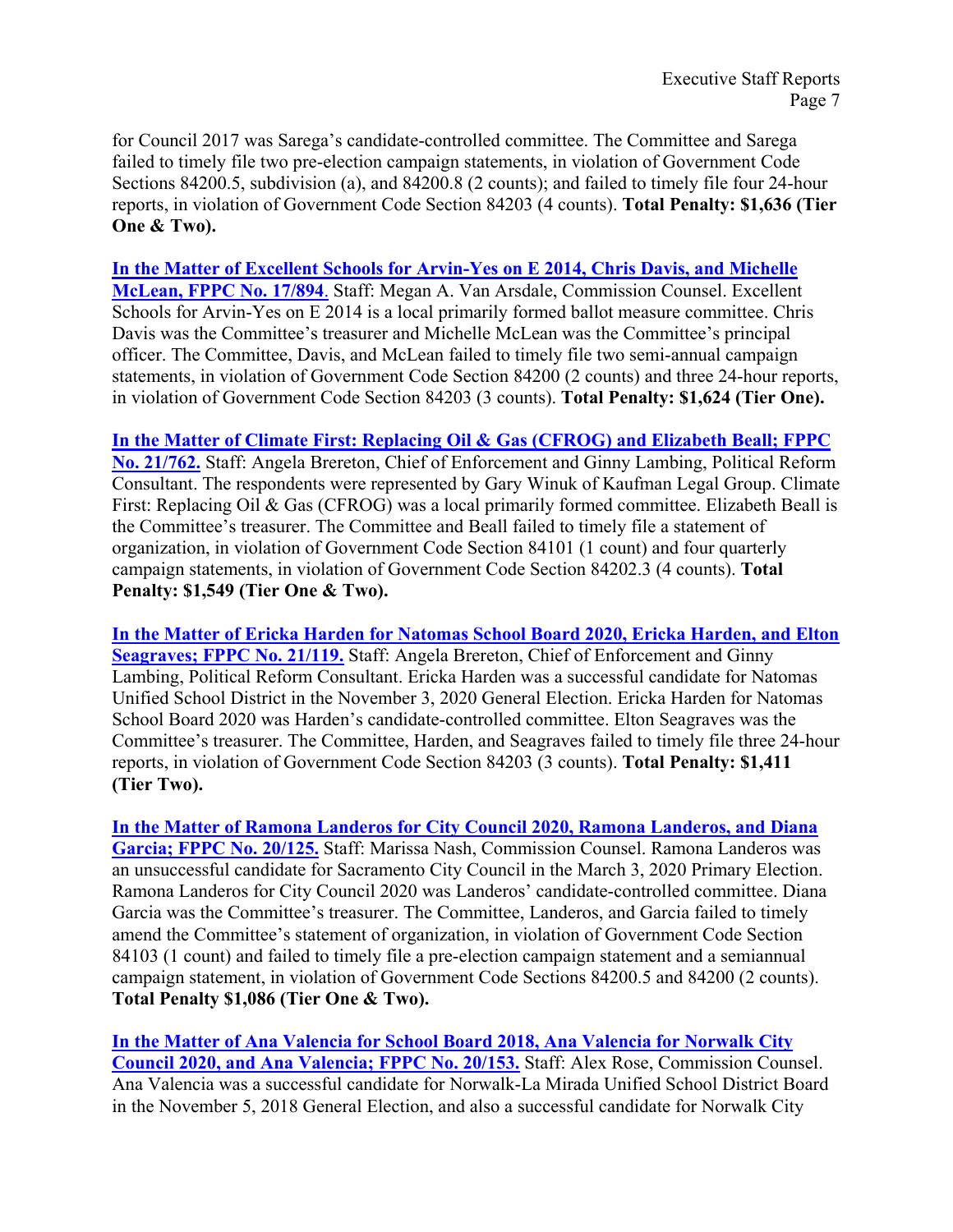Council in the November 3, 2020 General Election. Ana Valencia for School Board 2018 and Ana Valencia for Norwalk City Council 2020 were Valencia's candidate-controlled committees. The Committees and Valencia failed to timely file one semi-annual campaign statement, in violation of Government Code Section 84200 (1 count); two pre-election campaign statements, in violation of Government Code Section 84200.5 (2 counts); and one 24-hour report, in violation of Government Code Section 84203 (1 count). **Total Penalty: \$866 (Tier One)**.

### **[In the Matter of Committee to Re-Elect Margarita Vargas for Valley County Water](https://www.fppc.ca.gov/content/dam/fppc/documents/Stipulations/2022/february/Re-elect-Margarita-Vargas-for-Valley-County-Water-District-Director-2020.pdf)**

**[District Director 2020 and Margarita Vargas; FPPC No. 21/759.](https://www.fppc.ca.gov/content/dam/fppc/documents/Stipulations/2022/february/Re-elect-Margarita-Vargas-for-Valley-County-Water-District-Director-2020.pdf)** Staff: Angela Brereton, Chief of Enforcement and Dominika Wojenska, Associate Governmental Program Analyst. Margarita Vargas was an unsuccessful candidate for Valley County Water District Board of Directors in the November 3, 2020 General Election. Committee to Re-Elect Margarita Vargas for Valley County Water District Director 2020 was Vargas' candidate-controlled committee. The Committee and Vargas failed to timely file two 24-hour reports, in violation of Government Code Section 84203 (2 counts). **Total Penalty: \$780 (Tier One & Two).** 

**[In the Matter of Andy Medellin for Mayor 2016, Andy Medellin, and Dolores Olmos-](https://www.fppc.ca.gov/content/dam/fppc/documents/Stipulations/2022/february/Andy-Medellin-Stip.pdf)[Rodriguez; FPPC No. 20/040.](https://www.fppc.ca.gov/content/dam/fppc/documents/Stipulations/2022/february/Andy-Medellin-Stip.pdf)** Staff: Angela Brereton, Chief of Enforcement and Tara Stock, Intake Manager. Andy Medellin was a successful candidate for Mayor of Madera in the November 8, 2016 General Election. Andy Medellin for Mayor 2016 was Medellin's candidatecontrolled committee. Dolores Olmos-Rodriguez was the Committee's Treasurer. The Committee, Medellin, and Olmos-Rodriguez failed to timely file two semi-annual campaign statements, in violation of Government Code Section 84200 (2 counts). **Total Penalty: \$422 (Tier One).**

**[In the Matter of Y'Anad Burrell for West Contra Costa Unified School District Board](https://www.fppc.ca.gov/content/dam/fppc/documents/Stipulations/2022/february/Y%27Anad%20Burrell-Stip.pdf)  [2020, Y'Anad Burrell, and Dana Burrell; FPPC No. 21/1119.](https://www.fppc.ca.gov/content/dam/fppc/documents/Stipulations/2022/february/Y%27Anad%20Burrell-Stip.pdf)** Staff: Angela Brereton, Chief of Enforcement and Tara Stock, Intake Manager. Y'Anad Burrell was an unsuccessful candidate for West Contra Costa Unified School District Board in the November 3, 2020 General Election. **Y'Anad Burrell for West Contra Costa Unified School District Board 2**020 **is** Burrell's candidate-controlled committee. Dana Burrell is the Committee's treasurer. The Committee, Burrell, and Burrell failed to timely file a pre-election campaign statement, in violation of Government Code Section 84200.5 (1 count). **Total Penalty: \$259 (Tier One).**

**[In the Matter of Reina Robinson for Board of Education 2020, Reina Robinson, and Emily](https://www.fppc.ca.gov/content/dam/fppc/documents/Stipulations/2022/february/Reina-Robinson-Stip.pdf)  [Arevalo; FPPC No. 21/1089.](https://www.fppc.ca.gov/content/dam/fppc/documents/Stipulations/2022/february/Reina-Robinson-Stip.pdf)** Staff: Angela Brereton, Chief of Enforcement and Tara Stock, Intake Manager. Reina Robinson was an unsuccessful candidate for Vallejo City Unified School District Board in the November 3, 2020 General Election. **Reina Robinson for Board of Education 2**020 is Robinson's candidate-controlled committee. Emily Arevalo is the Committee's treasurer. The Committee, Robinson, and Arevalo failed to timely file a preelection campaign statement, in violation of Government Code Section 84200.5 (1 count). **Total Penalty: \$245 (Tier One).**

**[In the Matter of William Brown; FPPC No. 21/1165.](https://www.fppc.ca.gov/content/dam/fppc/documents/Stipulations/2022/february/William-Brown-Stip.pdf)** Staff: Angela Brereton, Chief of Enforcement and Amber Rodriguez, Assistant Political Reform Consultant. William Brown, as a candidate for Santa Barbara County Sheriff-Coroner in the June 7, 2022 Primary Election, failed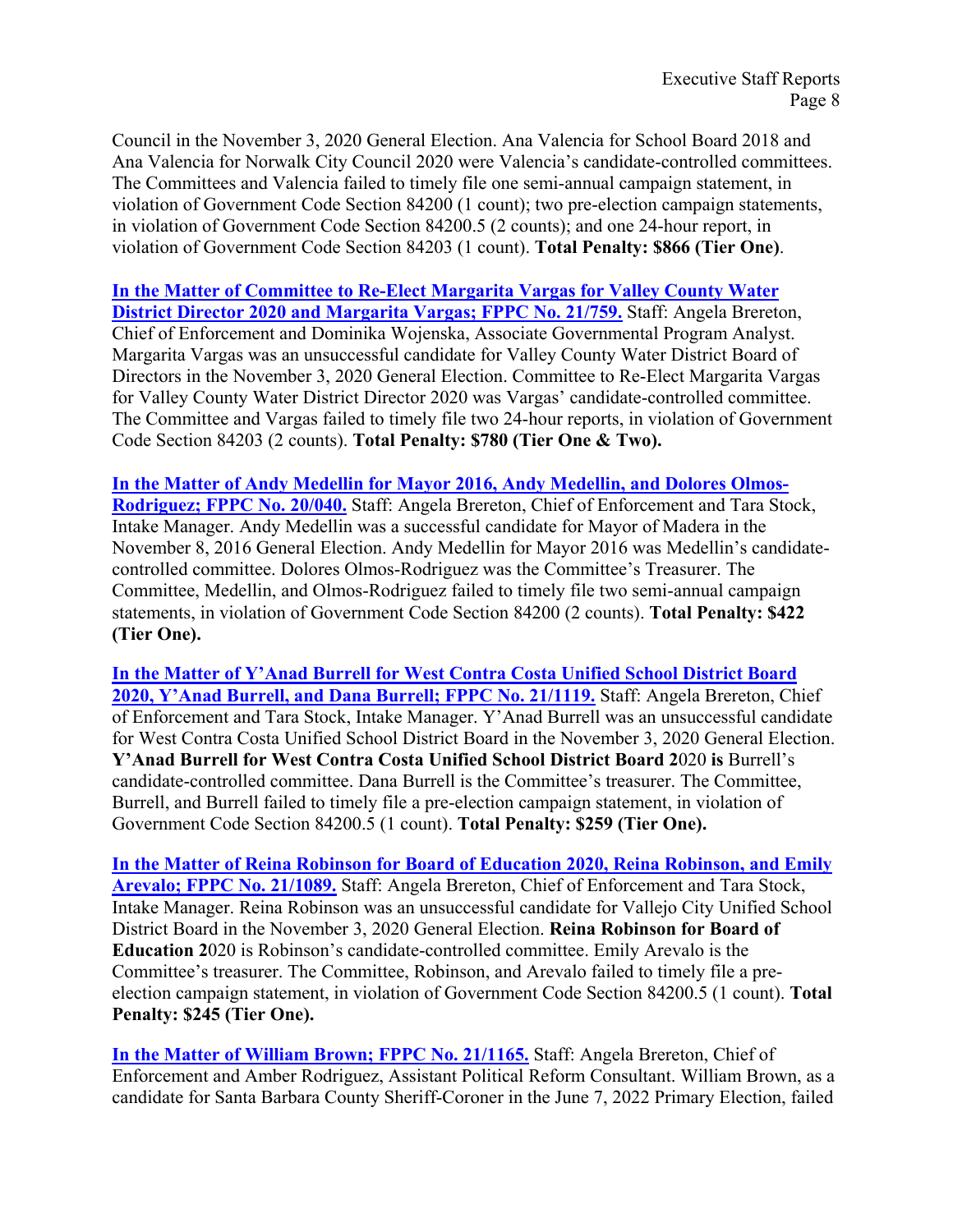to timely file a Candidate Intention Statement, in violation of Government Code Section 85200 (1 count). **Total Penalty: \$200 (Tier One).**

<span id="page-8-0"></span>Statement of Economic Interests Late Filer

**[In the Matter of Greg Nunley; FPPC No. 18/1556.](https://www.fppc.ca.gov/content/dam/fppc/documents/Stipulations/2022/february/Greg-Nunley-Stip.pdf)** Staff: Alex Rose, Commission Counsel. Greg Nunley, as a member of the Tulare City Council, failed to timely report 22 sources of income on the Assuming Office Statement of Economic Interests, in violation of Government Code Sections 87206 and 87207 (22 counts), and failed to timely file the 2017 Annual Statement of Economic Interests, in violation of Government Code Section 87200 (1 count). **Total Penalty: \$2,400 (Tier One).** 

**[In the Matter of Kelly Giordano; FPPC No. 19/029.](https://www.fppc.ca.gov/content/dam/fppc/documents/Stipulations/2022/february/Kelly-Giordano-Stip.pdf)** Staff: David E. Castro, Commission Counsel. Kelly Giordano, a member of the Montague Elementary School District Board, failed to timely file an Assuming Office, a 2017 Annual, and a Leaving Office Statement of Economic Interests, in violation of Government Code Section 87302 (3 counts). **Total Penalty: \$1,800.**

**[In the Matter of Douglas Burton; FPPC No. 19/244](https://www.fppc.ca.gov/content/dam/fppc/documents/Stipulations/2022/february/Douglas-Burton-Stip.pdf)** Staff: Marissa Nash, Commission Counsel. Douglas Burton, as a Del Rey Oaks Planning Commissioner, failed to timely file an Assuming Office, 2017 Annual, 2020 Annual, and a Leaving Office Statement of Economic Interests, in violation of Government Code Sections 87202 and 87203 (4 counts). **Total Penalty: \$800 (Tier One).**

**[In the Matter of Natalie Ybarra; FPPC No. 18/790.](https://www.fppc.ca.gov/content/dam/fppc/documents/Stipulations/2022/february/Natalie-Ybarra-Stip.pdf)** Staff: Angela Brereton, Chief of Enforcement and Tara Stock, Intake Manager. Natalie Ybarra, a former Board Member for Bassett Unified School District, failed to timely file an Officeholder Campaign Statement Short Form for 2018 and 2019, in violation of Government Code Section 84206 (2 counts). **Total Penalty: \$400 (Tier One).**

**[In the Matter of Guy Leemhuis; FPPC No. 19/015.](https://www.fppc.ca.gov/content/dam/fppc/documents/Stipulations/2022/february/Guy-Leemhuis-Stip.pdf)** Staff: Marissa Nash, Commission Counsel. Guy Leemhuis, member of the California Disability Access Commission, failed to timely file a 2019 Annual and 2020 Annual Statement of Economic Interest, in violation of Government Code Section 87300 (2 counts). **Total Penalty: \$400 (Tier One).** 

**In the Matter of [Bill Drescher; FPPC No. 19/519.](https://www.fppc.ca.gov/content/dam/fppc/documents/Stipulations/2022/february/Bill-Drescher-Stip.pdf)** Staff: Marissa Nash, Commission Counsel. Bill Drescher, Governing Board Member for Black Oak Mine School District, failed to timely file a 2018 and 2020 Annual Statement of Economic Interest, in violation of Government Code Section 87300 (2 counts). **Total Penalty \$400 (Tier One).**

**[In the Matter of Russ Cremer; FPPC No. 21/078.](https://www.fppc.ca.gov/content/dam/fppc/documents/Stipulations/2022/february/Russell-Cremer-Stip.pdf)** Staff: Marissa Nash, Commission Counsel. Russell Cremer, member of the Clearlake City Council, failed to timely file the 2019 Annual Statement of Economic Interests, in violation of Government Code Section 87203 (1 count). **Total Penalty: \$400 (Tier One).**

**[In the Matter of Jes Vargas; FPPC No. 19/1245.](https://www.fppc.ca.gov/content/dam/fppc/documents/Stipulations/2022/february/Jes-Vargas-Stipulation.pdf)** Staff: Angela Brereton, Chief of Enforcement and Amber Rodriguez, Assistant Political Reform Consultant. Jes Vargas, Board Member for the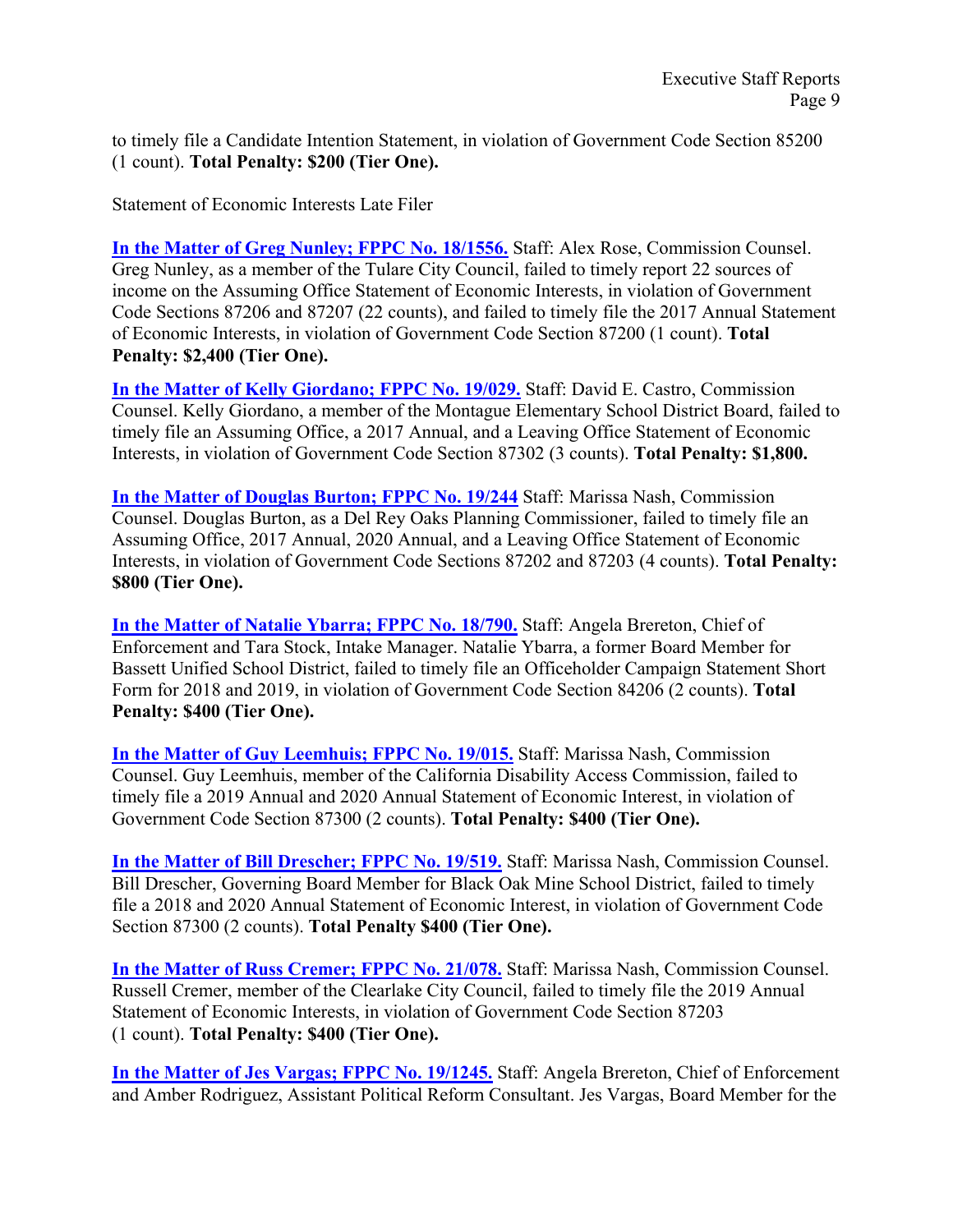CORE Placer Charter School, failed to timely file an Assuming Office Statement of Economic Interests, in violation of Government Code Section 87300 (1 count). **Total Penalty: \$200 (Tier One).**

**[In the Matter of Michael Hanson; FPPC No. 21/950.](https://www.fppc.ca.gov/content/dam/fppc/documents/Stipulations/2022/february/Michael-Hanson-Stip.pdf)** Staff: Angela Brereton, Chief of Enforcement and Ginny Lambing, Political Reform Consultant. Michael Hanson, Governing Board Member of McCloud Community Services District, failed to timely file a 2019 Annual Statement of Economic Interests, in violation of Government Code Section 87300 (1 count). **Total Penalty: \$200 (Tier One).**

**[In the Matter of Andrea Salazar; FPPC No. 21/979.](https://www.fppc.ca.gov/content/dam/fppc/documents/Stipulations/2022/february/Andrea%20Salazar-Stip.pdf)** Staff: Angela Brereton, Chief of Enforcement and Taylor Culberson, Assistant Political Reform Consultant. Andrea Salazar, Chief Business and Operations Officer for Lake Tahoe Unified School District, failed to timely file the 2020 Annual Statement of Economic Interests, in violation of Government Code Section 87300 (1 count). **Total Penalty: \$200 (Tier One).**

**[In the Matter of Randy Rossi; FPPC No. 21/991.](https://www.fppc.ca.gov/content/dam/fppc/documents/Stipulations/2022/february/Randy-Rossi-Stip.pdf)** Staff: Angela Brereton, Chief of Enforcement and Ginny Lambing, Political Reform Consultant. Randy Rossi, Director of the Pioneer Fire Protection District, failed to timely file a 2020 Annual Statement of Economic Interests, in violation of Government Code Section 87300 (1 count). **Total Penalty: \$200 (Tier One).**

**[In the Matter of Christopher Grabill; FPPC No. 20/551.](https://www.fppc.ca.gov/content/dam/fppc/documents/Stipulations/2022/february/Christopher-Grabill-Stip.pdf)** Staff: Angela Brereton, Chief of Enforcement and Taylor Culberson, Assistant Political Reform Consultant. Christopher Grabill, a Board Member of Public Utilities for the City of Santa Rosa, failed to timely file a 2019 Annual Statement of Economic Interests, in violation of Government Code Section 87300 (1 count). **Total Penalty: \$200 (Tier One).**

**[In the Matter of Ana Azaldegui; FPPC No. 21/1042.](https://www.fppc.ca.gov/content/dam/fppc/documents/Stipulations/2022/february/Ana-Azaldegui-Stip.pdf)** Staff: Angela Brereton, Chief of Enforcement and Taylor Culberson, Assistant Political Reform Consultant. Ana Azaldegui, Social Worker I for HHSA Social Services in El Dorado County, failed to timely file a 2020 Annual Statement of Economic Interests, in violation of Government Code Section 87300 (1 count). **Total Penalty: \$200 (Tier One).**

**[In the Matter of Victoria Ross; FPPC No. 21/1044.](https://www.fppc.ca.gov/content/dam/fppc/documents/Stipulations/2022/february/Victoria-Ross-Stip.pdf)** Staff: Angela Brereton, Chief of Enforcement and Taylor Culberson, Assistant Political Reform Consultant. Victoria Ross, a Social Services Supervisor II for HHSA Social Services in El Dorado County, failed to timely file a 2020 Annual Statement of Economic Interests, in violation of Government Code Section 87300 (1 count). **Total Penalty: \$200 (Tier One).**

**[In the Matter of Barrie Grant; FPPC No. 21/1103.](https://www.fppc.ca.gov/content/dam/fppc/documents/Stipulations/2022/february/Barrie-Grant-Stip.pdf)** Staff: Angela Brereton, Chief of Enforcement and Taylor Culberson, Assistant Political Reform Consultant. Barrie Grant, an Official Veterinarian for the California Horse Racing Board, failed to timely file a 2019 Annual Statement of Economic Interests, in violation of Government Code Section 87300 (1 count). **Total Penalty: \$200 (Tier One).**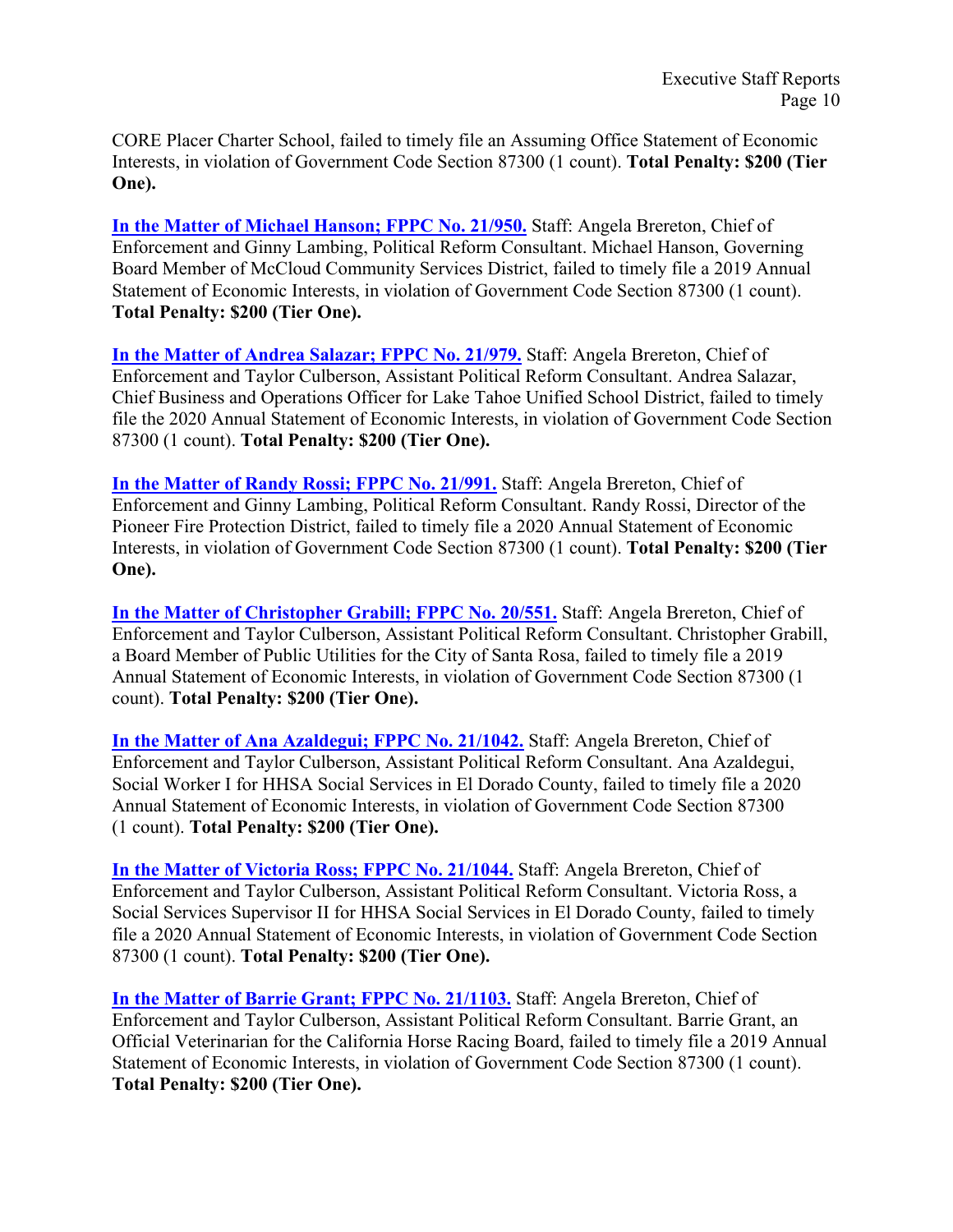**[In the Matter of Laurie Bohannon; FPPC No. 21/1104.](https://www.fppc.ca.gov/content/dam/fppc/documents/Stipulations/2022/february/Laurie-Bohannon-Stip.pdf)** Staff: Angela Brereton, Chief of Enforcement and Taylor Culberson, Assistant Political Reform Consultant. Laurie Bohannon, an Official Veterinarian for the California Horse Racing Board, failed to timely file an Assuming Office Statement of Economic Interests, in violation of Government Code Section 87300 (1 count). **Total Penalty: \$200 (Tier One).**

**[In the Matter of Darice Trafton; FPPC No. 22/020.](https://www.fppc.ca.gov/content/dam/fppc/documents/Stipulations/2022/february/Darice-Trafton-Stip.pdf)** Staff: Angela Brereton, Chief of Enforcement and Amber Rodriguez, Assistant Political Reform Consultant. Darice Trafton, an Information Technology Manager I for the Department of Financial Protection and Innovation, failed to timely file an Assuming Office Statement of Economic Interests, in violation of Government Code Section 87300 (1 count). **Total Penalty: \$200 (Tier One).**

**[In the Matter of Scott Miller; FPPC No. 22/027.](https://www.fppc.ca.gov/content/dam/fppc/documents/Stipulations/2022/february/Scott-Miller-Stip.pdf)** Staff: Angela Brereton, Chief of Enforcement and Laura Mandler, Political Reform Consultant. Scott Miller, a Board Member for the Fresno Regional Workforce Development Board, failed to timely file a 2020 Annual Statement of Economic Interests, in violation of Government Code Section 87300 (1 count). **Total Penalty: \$200 (Tier One).**

<span id="page-10-0"></span>Statement of Economic Interests Late Reporter

**[In the Matter of Jay Higgins; FPPC No. 21/343.](https://www.fppc.ca.gov/content/dam/fppc/documents/Stipulations/2022/february/Jay-Higgins-Stip.pdf)** Staff: Angela Brereton, Chief of Enforcement and Ginny Lambing, Political Reform Consultant. The respondent was represented by Gary Winuk of Kaufman Legal Group. Jay Higgins, Planning Commissioner for the City of Santa Barbara, failed to timely report one source of income on the 2017, 2018, 2019, and 2020 Annual Statements of Economic Interests, in violation of Government Code Section 87207 (4 counts). **Total Penalty: \$400 (Tier One).**

**[In the Matter of James Gore; FPPC No. 21/998.](https://www.fppc.ca.gov/content/dam/fppc/documents/Stipulations/2022/february/James-Gore-Stip.pdf)** Staff: Angela Brereton, Chief of Enforcement and Ginny Lambing, Political Reform Consultant. James Gore, Supervisor for Sonoma County, failed to timely report a source of income on the 2017, 2018, 2019, and 2020 Annual Statements of Economic Interests, in violation of Government Code Section 87207 (4 counts). **Total Penalty: \$400 (Tier One).**

**[In the Matter of Patty Fuller; FPPC No. 21/1135.](https://www.fppc.ca.gov/content/dam/fppc/documents/Stipulations/2022/february/Patty-Fuller-Stip.pdf)** Staff: Angela Brereton, Chief of Enforcement and Tara Stock, Intake Manager. Patty Fuller, a member of the Anderson Union High School District Board, failed to timely disclose a source of income on the Assuming Office, 2019 Annual, and 2020 Annual Statements of Economic Interests, in violation of Government Code Section 87302 (3 counts). **Total Penalty: \$300 (Tier One).**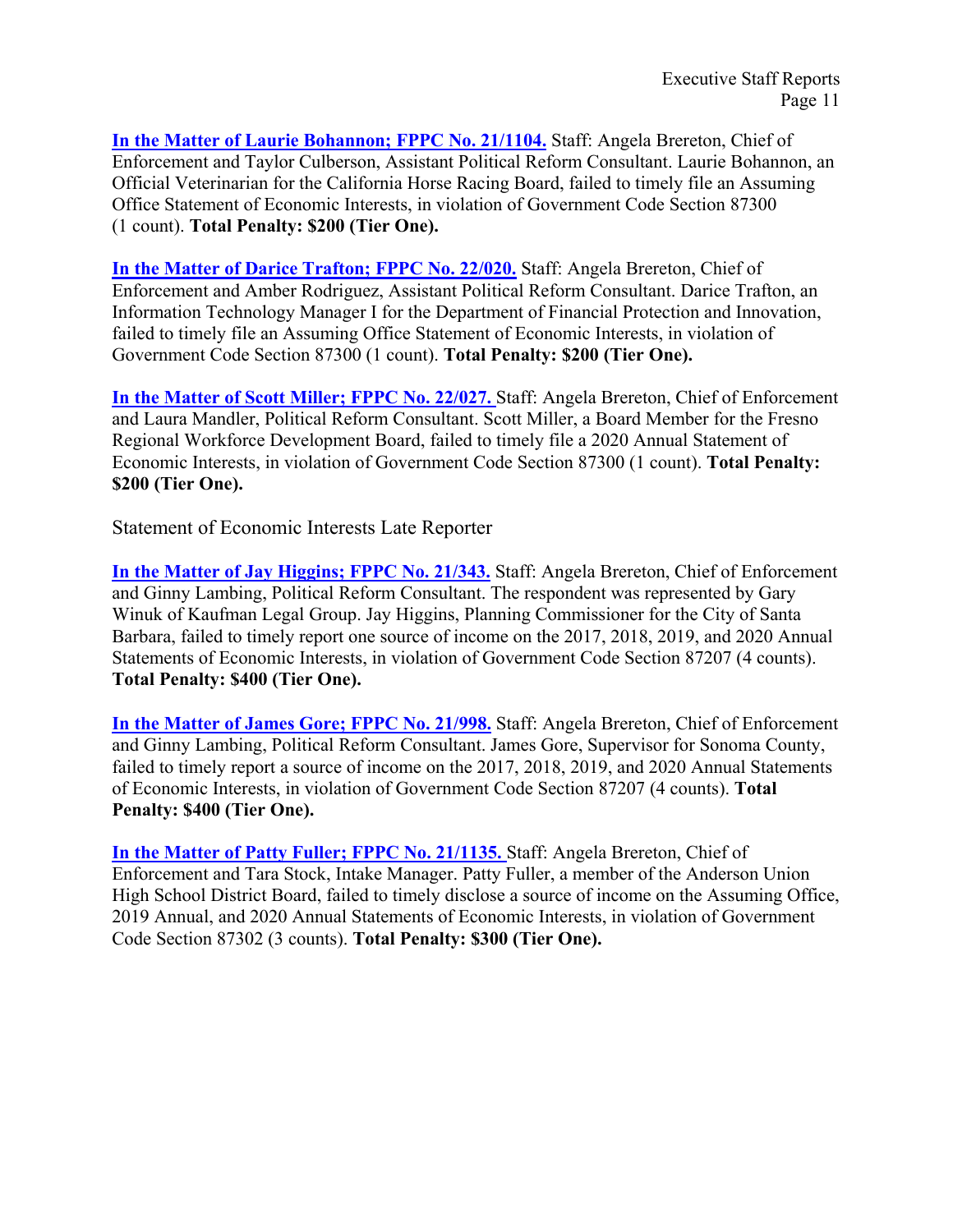### <span id="page-11-0"></span>II. AUDITS AND ASSISTANCE DIVISION

#### STAFF: SHRDHA SHAH, CHIEF

#### <span id="page-11-1"></span>**A. Overview**

The Audits and Assistance Division is a newly created division of the California Fair Political Practices Commission (FPPC). Prior to December 2021, the Audits and Assistance team was within the Enforcement Division. The team comprises of Division Chief, a Supervising Management Auditor and a team of five (5) auditors and reports directly to the Executive Director. The Political Reform Act (the Act) requires the FPPC to conduct an ongoing program of mandatory as well as discretionary audits. The FPPC Audits and Assistance Division is responsible for auditing the statements filed by candidates for State Controller, State Board of Equalization, and the Board of Administration of the Public Employees' Retirement System. The Act requires full disclosure of receipts and expenditures of candidates and committees and disclosure of finances of lobbyists. Once an audit is completed, the opinion of the level of compliance is expressed in an audit reported, which is a public document.

Common areas of non-compliance noted over the past few years include, but are not limited, to the following:

- Prior campaign committees being redesignated for a future campaign
- Required information not disclosed or not disclosed timely
- Funds transferred are not attributed or not attributed properly
- Campaign statements not filed, not filed timely, or not filed in required format
- 24 Hour Reports not filed or not filed timely prior to respective election

#### <span id="page-11-2"></span>**B. Impact of COVID-19 on Audit workload**

Due to the COVID-19 pandemic, audit staff, as well as most candidates and treasurers have been teleworking. This has allowed staff to conduct audits remotely, eliminating the need to travel. However, it has also in some cases created issues with obtaining records timely or in a paperless format. In some cases, the candidate or treasurer has moved out of the state or retired and that has added challenges to obtaining complete records for audits. However, staff has continued to work diligently to complete their assigned audits efficiently and in a timely manner.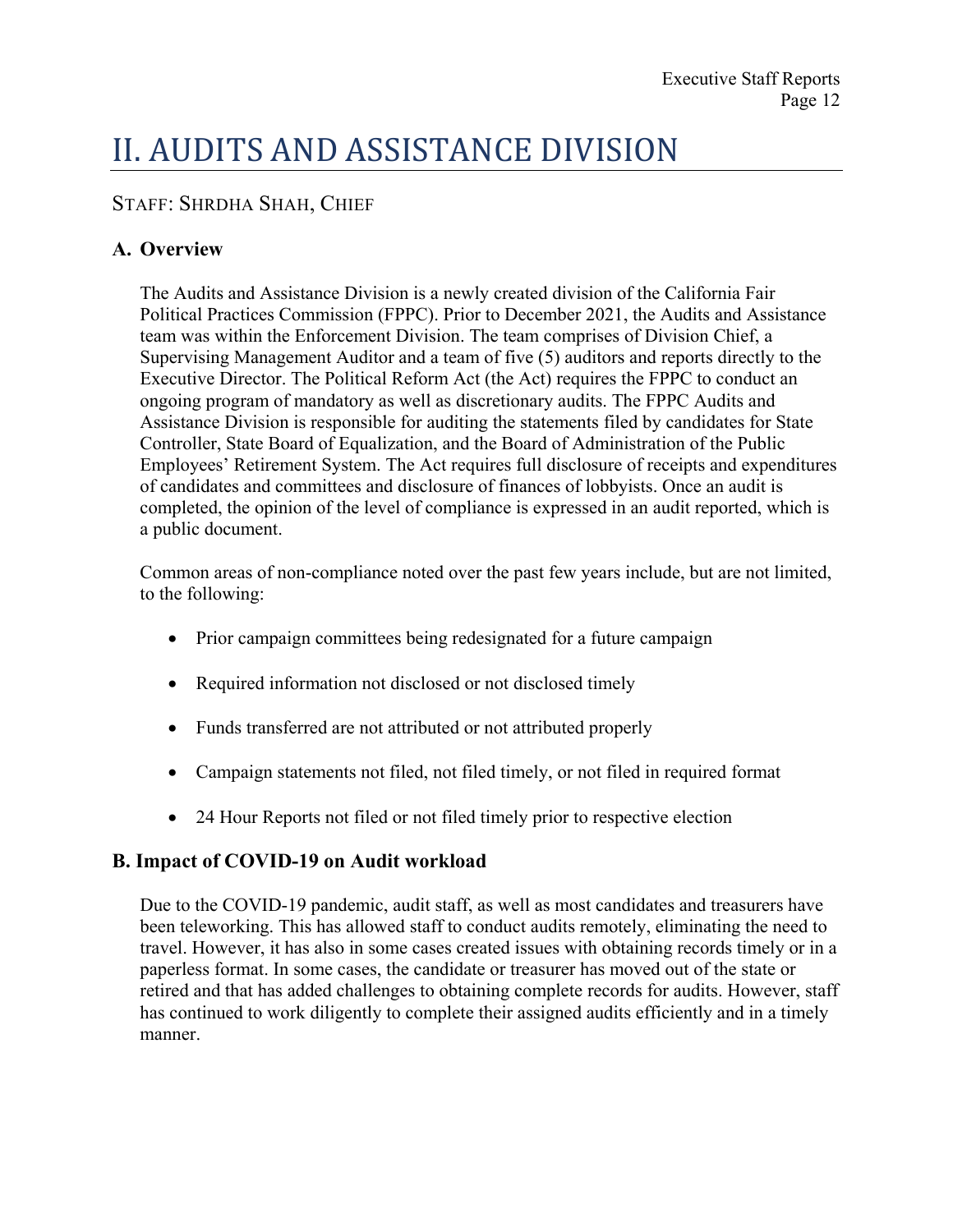#### <span id="page-12-0"></span>**C. Audit Selection Process**

All candidates for statewide office, supreme court, court of appeal, and Board of Equalization are subject to an audit if they have raised or spent \$25,000 or more. Additionally, all state ballot measure committees which have spent more than \$10,000 and all candidates for the legislature in a special election who have raised or spend \$15,000 or more are subject to audit. The FPPC website provides a detailed breakdown on how many of each category of candidates are selected for an audit. The remainder of the workload is determined in a series of random drawings conducted shortly after each two-year election cycle. The most current public draw was held on December 30, 2021. The results of the public draw are posted on the FPPC website.

#### <span id="page-12-1"></span>**D. Annual Statistics**

Below, are statistics on the total number of audits completed annually over the last five (5) years. The information in the chart has been gathered from the agency's completed audit reports.

|                                       | Year Audit Report Adopted* |      |               |      |      |
|---------------------------------------|----------------------------|------|---------------|------|------|
| <b>Audit Type</b>                     | 2017                       | 2018 | 2019          | 2020 | 2021 |
| 2016 Election(s) SB County Audits     | 4                          | ำ    | 3             | 2    |      |
| 2017 through 2019 CalPers Election    |                            |      |               | 1    |      |
| 2018 Election(s) - SB County Audits   |                            |      | $\mathfrak z$ | 3    |      |
| 2018 Election(s) - City of Sacramento |                            |      |               |      |      |
| <b>Audits</b>                         |                            |      |               | 10   |      |
| 2018 Election(s) - Statewide Audits   |                            |      |               | 5    |      |
| 2019-2020 Session Lobbying Firms &    |                            |      |               |      |      |
| <b>Lobbyist Employers</b>             |                            |      |               |      |      |
| <b>Total Audit Reports Adopted</b>    | 4                          | ר    | 5             | 21   | 10   |

\* In addition to audits, auditors assist with Enforcement cases as well.

#### <span id="page-12-2"></span>**E. Future Plans**

Going forward, the Audits and Assistance team will be reviewing and streamlining the audit process to ensure workpapers, templates, and audit reports are standardized, and be able to complete all audits efficiently within a reasonable time. In addition, staff continues to be cross-trained on different types of audits enabling them to gain experience in conducting various audits. The team is also working diligently on providing clear information on audit related FPPC webpages which are helpful and used by other state and local agencies, as well as our agency staff.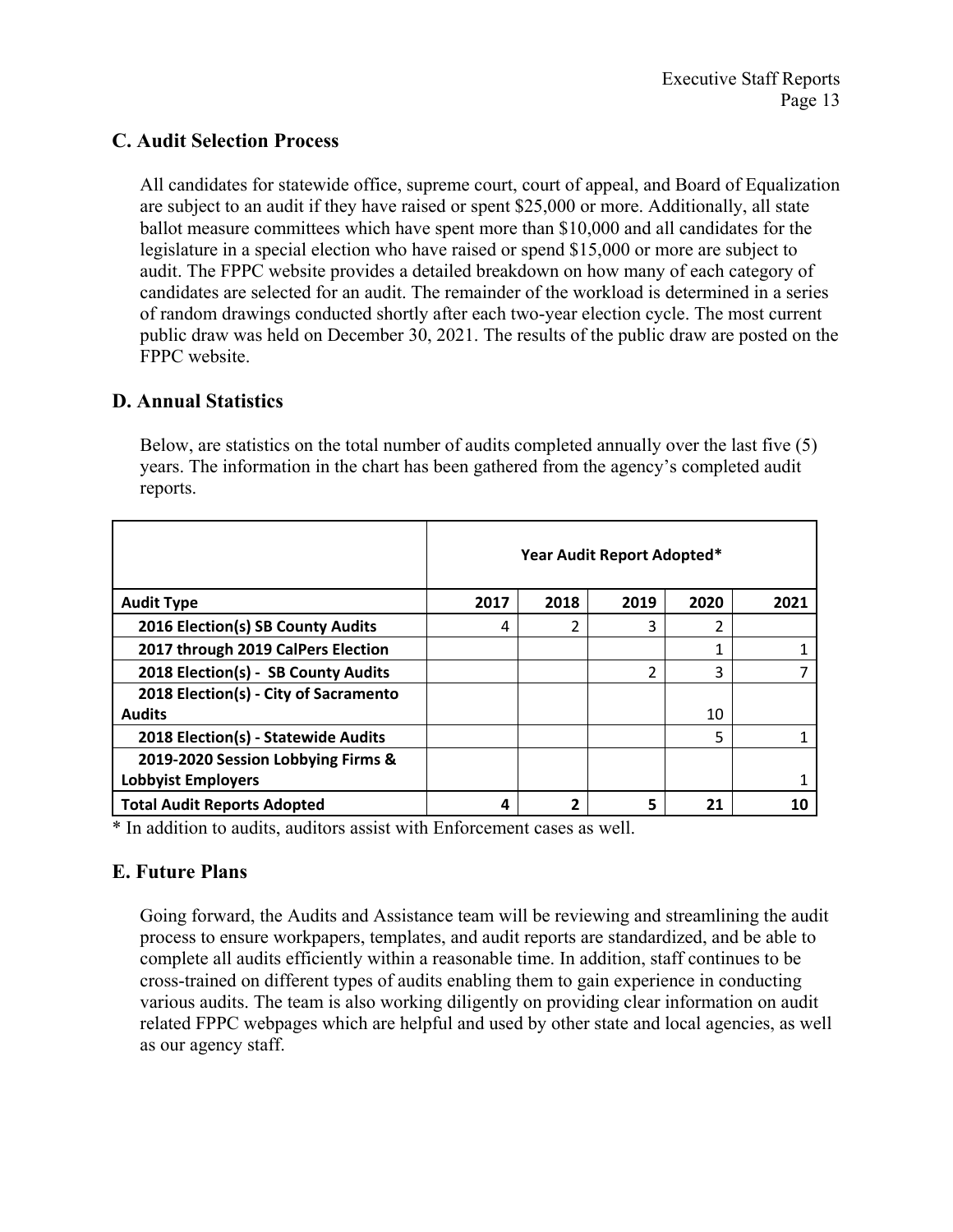### <span id="page-13-0"></span>III. LEGAL DIVISION

#### <span id="page-13-1"></span>STAFF: DAVE BAINBRIDGE, GENERAL COUNSEL

#### **A. Pending Litigation**

*Mat Wahlstrom v. FPPC, Steven J. Kaufman and Kaufman Legal Group, APC* San Diego County Superior Court, Central Division Case No. 37-2020-00030654-CU-WMCTL

Petitioner filed a petition for writ of mandate on August 31, 2020. The petition seeks to set aside a streamline stipulation, decision and order against Todd Gloria adopted by the Commission in November 2019. The Attorney General is representing the Commission. The Commission timely filed an answer to the complaint. Petitioner filed an amended petition on May 12, 2021. The Commission filed a demurrer to the amended petition, the parties submitted briefs and at a hearing on December 13, 2021, the court issued an order continuing the demurrer hearing to March 18, 2022, at 8:30 a.m. in Department 65 before Judge Ronald F. Frazier.

#### **B. Outreach and Training**

#### <span id="page-13-2"></span>*Webinars*

- December 7, the FPPC hosted a Statement of Economic Interests (Form 700) Filing Officer webinar. Political Reform Consultants, Katie Trumbly, and Adam Ramirez, presented. 5 people attended.
- December 9, the FPPC presented on new laws and regulations at the City Clerks Annual Conference. Education Program Manager, Chloe Hackert, and Political Reform Consultant, Alex Castillo, presented. 175 people attended.
- December 14, the FPPC hosted a Statement of Economic Interests (Form 700) Filing Officer webinar. Political Reform Consultants, Alex Castillo, and Stephen Hernandez, presented. 10 people attended.
- January 5, the FPPC hosted a Candidate/Treasurer webinar. Political Reform Consultants, Adam Ramirez, and Alex Castillo, presented. 17 people attended.
- January 5, the FPPC presented a Candidate/Treasurer webinar requested by the California Republican Party. Education Program Manager, Chloe Hackert, and Political Reform Consultant, Katie Trumbly, presented. 57 people attended.
- January 6, the FPPC hosted a Statement of Economic Interests Filing Officer webinar. Education Program Manager, Chloe Hackert, and Political Reform Consultant, Adam Ramirez, presented. 9 people attended.
- January 13, the FPPC hosted a Statement of Economic Interests Filing Officer webinar. Education Program Manager, Chloe Hackert, and Political Reform Consultant, Katie Trumbly, presented. 23 people attended.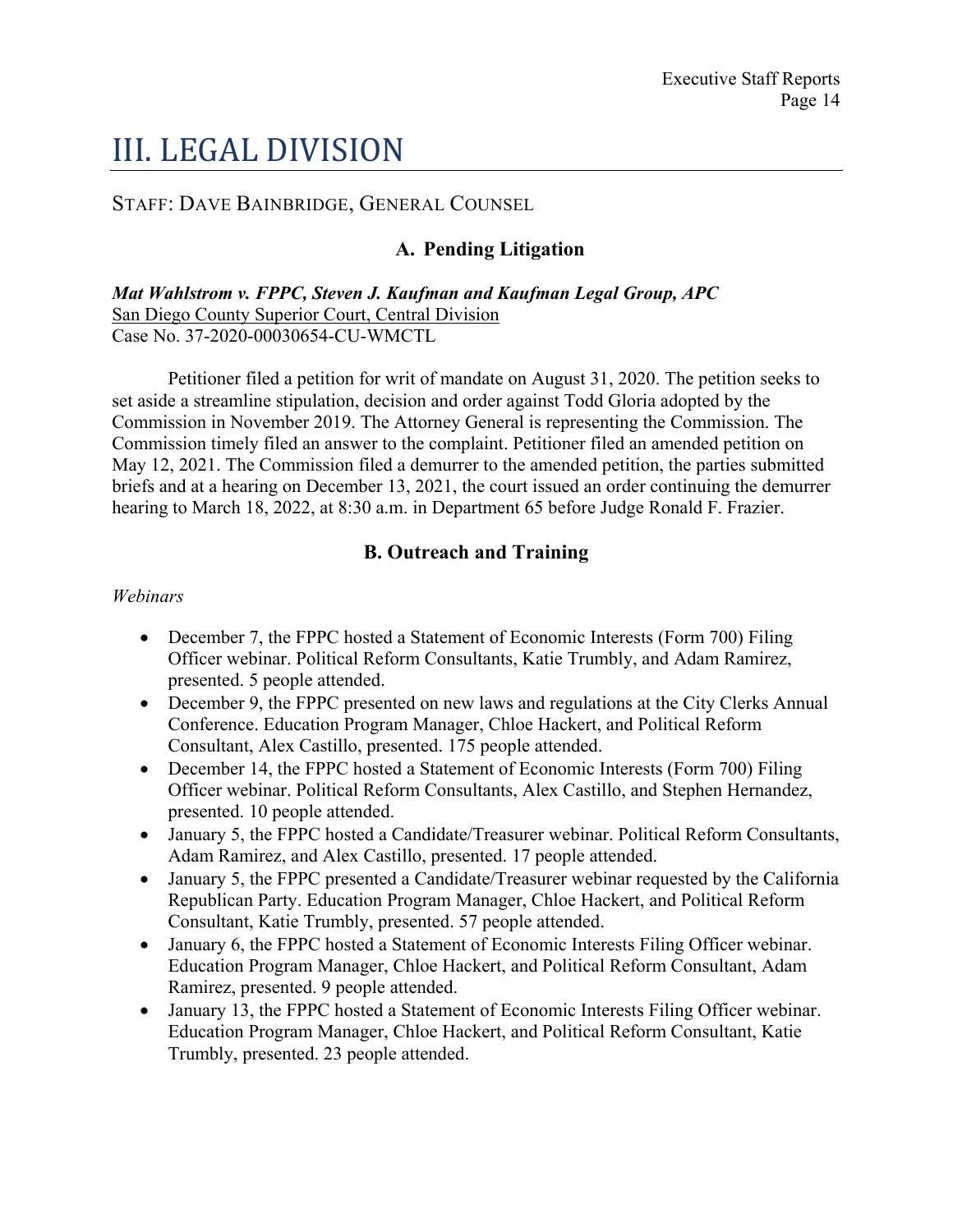- January 18, the FPPC presented a Candidate/Treasurer Getting Started workshop requested by the County of Contra Costa. Political Reform Consultant, Alex Castillo, presented. 35 people attended.
- January 21, the FPPC presented Campaign Filing Officer and Candidate/Treasurer workshops requested by the County of Merced. Education Program Manager, Chloe Hackert, presented. 29 people attended.
- January 25, the FPPC presented a Statement of Economic Interests filers webinar requested by the San Diego Unified Port District. Education Program Manager, Chloe Hackert, and Political Reform Consultant, Katie Trumbly, presented. 22 people attended.
- January 28, the FPPC presented a Candidate/Treasurer Getting Started webinar requested by Hispanas Organized for Political Equality (HOPE). Education Program Manager, Chloe Hackert, presented. 40 people attended.
- January 29, the FPPC presented a Candidate/Treasurer Getting Started workshop requested by the County of Contra Costa. Political Reform Consultant, Stephen Hernandez, presented. 15 people attended.
- January 31, the FPPC presented a Candidate/Treasurer webinar requested by the County of Santa Clara. Education Program Manager, Chloe Hackert, and Political Reform Consultant, Stephen Hernandez, presented. 7 people attended.

#### *Scheduled Webinars*

- February 8, the FPPC is hosting a Statement of Economic Interests (Form 700) Filing Officer webinar.
- February 15, the FPPC is hosting a Statement of Economic Interests (Form 700) Filers webinar.
- February 16, the FPPC is hosting an AB 571 webinar.
- February 22, the FPPC is hosting a Candidate/Treasurer webinar.
- February 24, the FPPPC is hosting a Campaign Filing Officer webinar.

#### *Video Tutorials*

Commission video tutorials were accessed a total of 384 times in December. Form 700 videos were accessed 223 times, the Candidate/Treasurer video was accessed 91 times, and the filing officer videos were accessed 70 times.

Commission video tutorials were accessed a total of 806 times in January. Form 700 videos were accessed 458 times, the Candidate/Treasurer video was accessed 169 times, and the filing officer videos were accessed 179 times.

#### **C. New and Updated Educational Resources**

<span id="page-14-0"></span>• Behested payment reporting requirements and instructions on how to satisfy those requirements on the existing Form 803: [https://www.fppc.ca.gov/learn/new-behested](https://www.fppc.ca.gov/learn/new-behested-payment-reporting-rules-and-completing-the-form-803.html)[payment-reporting-rules-and-completing-the-form-803.html.](https://www.fppc.ca.gov/learn/new-behested-payment-reporting-rules-and-completing-the-form-803.html)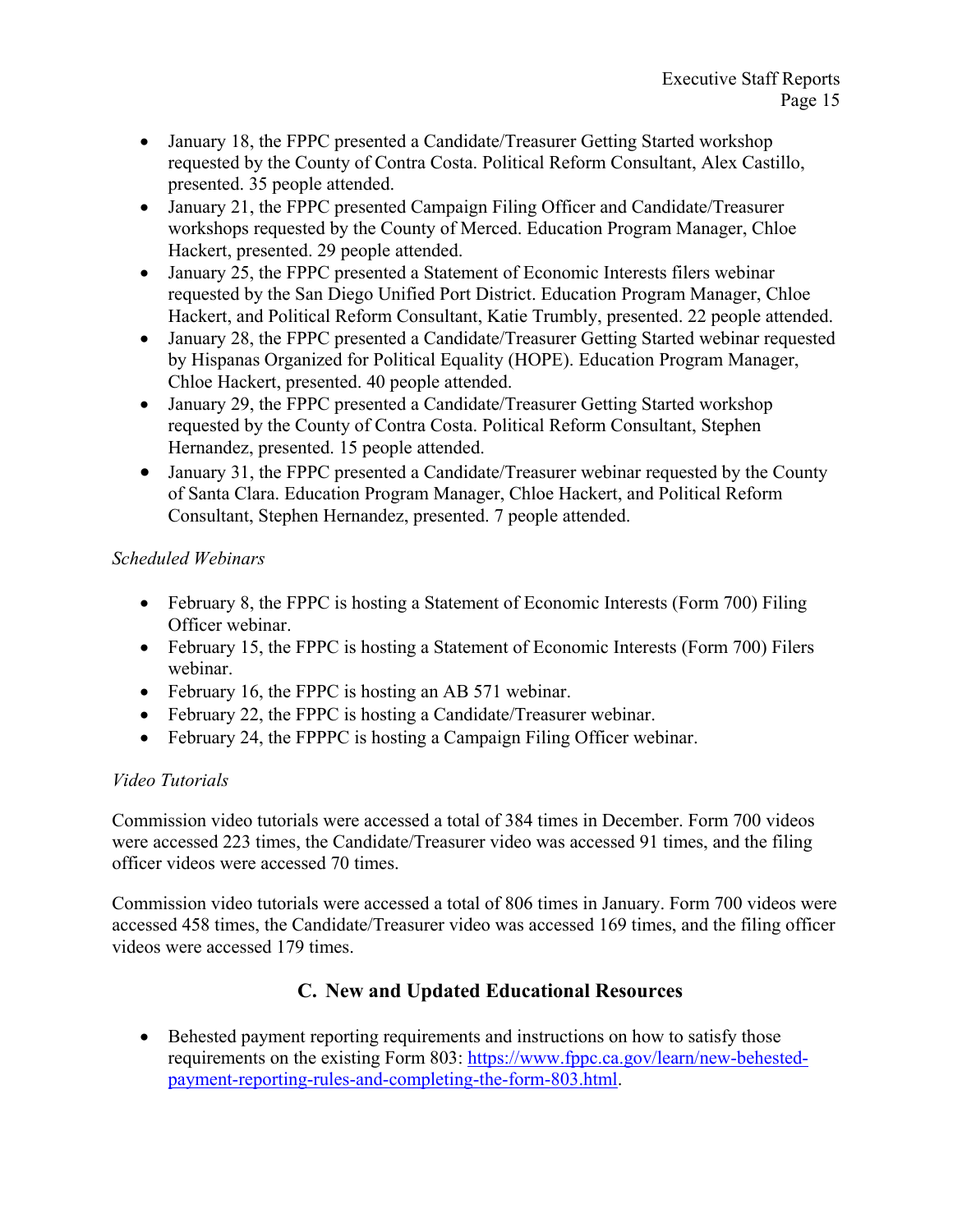- Behested Payment Report fact sheet: [https://www.fppc.ca.gov/content/dam/fppc/NS-](https://www.fppc.ca.gov/content/dam/fppc/NS-Documents/TAD/behested-payments/Behested_Payment_Report_Fact_Sheet_Final.pdf)[Documents/TAD/behested-payments/Behested\\_Payment\\_Report\\_Fact\\_Sheet\\_Final.pdf.](https://www.fppc.ca.gov/content/dam/fppc/NS-Documents/TAD/behested-payments/Behested_Payment_Report_Fact_Sheet_Final.pdf)
- New Laws fact sheet: [https://fppc.ca.gov/content/dam/fppc/NS-Documents/TAD/new](https://fppc.ca.gov/content/dam/fppc/NS-Documents/TAD/new-laws/New_Laws_2021.pdf)[laws/New\\_Laws\\_2021.pdf](https://fppc.ca.gov/content/dam/fppc/NS-Documents/TAD/new-laws/New_Laws_2021.pdf)
- Advertising disclosure charts updated: [https://www.fppc.ca.gov/learn/campaign](https://www.fppc.ca.gov/learn/campaign-rules/campaign-advertising-requirements-restrictions.html)[rules/campaign-advertising-requirements-restrictions.html](https://www.fppc.ca.gov/learn/campaign-rules/campaign-advertising-requirements-restrictions.html)
- <span id="page-15-0"></span>• Where to File pages updated: [https://www.fppc.ca.gov/learn/campaign-rules/where-and](https://www.fppc.ca.gov/learn/campaign-rules/where-and-when-to-file-campaign-statements.html)[when-to-file-campaign-statements.html](https://www.fppc.ca.gov/learn/campaign-rules/where-and-when-to-file-campaign-statements.html)

#### **D. Advice**

The December Advice Letter Report is available on the FPPC website at [https://www.fppc.ca.gov/advice/advice-opinion-search/advice-letter-reports/2021-advice-letter](https://www.fppc.ca.gov/advice/advice-opinion-search/advice-letter-reports/2021-advice-letter-reports/FPPC-advice-letter-report-dec-2021.html)[reports/FPPC-advice-letter-report-dec-2021.html.](https://www.fppc.ca.gov/advice/advice-opinion-search/advice-letter-reports/2021-advice-letter-reports/FPPC-advice-letter-report-dec-2021.html)

In December, the Legal Division responded to the following requests for advice:

- *Education*: The Education unit responded to 291 requests for technical assistance via telephone.
- *Requests for Advice:* The Email Advice and Conflict of Interest Code Program and Legal Division attorneys collectively responded to 470 email requests for advice, 89 of which were not responded to within 24 hours.
- *Advice Letters:* The Legal Division received 11 advice letter requests under the Political Reform Act and completed 14.
- *Section 1090 Letters:* The Legal Division received 3 advice letter request concerning Section 1090 and completed 4. This year to date, we have received 63 advice requests regarding Section 1090.

The January Advice Letter Report is available on the FPPC website at [https://www.fppc.ca.gov/advice/advice-opinion-search/advice-letter-reports/2022-advice-letter](https://www.fppc.ca.gov/advice/advice-opinion-search/advice-letter-reports/2022-advice-letter-reports/FPPC-advice-letter-report-jan-2022.html)[reports/FPPC-advice-letter-report-jan-2022.html.](https://www.fppc.ca.gov/advice/advice-opinion-search/advice-letter-reports/2022-advice-letter-reports/FPPC-advice-letter-report-jan-2022.html)

In January, the Legal Division responded to the following requests for advice:

- *Education*: The Education unit responded to 564 requests for technical assistance via telephone.
- *Requests for Advice:* The Email Advice and Conflict of Interest Code Program and Legal Division attorneys collectively responded to 773 email requests for advice, 119 of which were not responded to within 24 hours.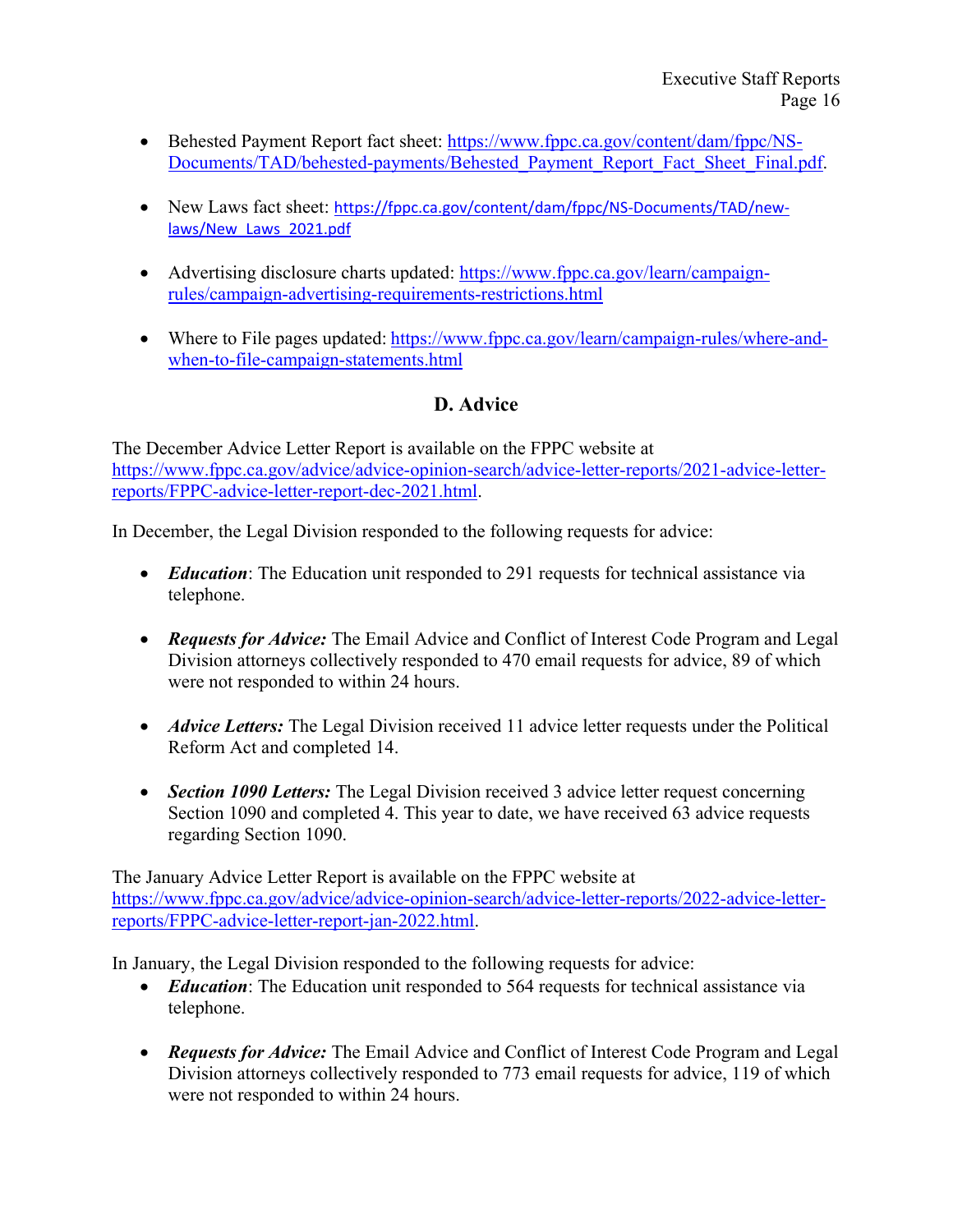- *Advice Letters:* The Legal Division received 7 advice letter requests under the Political Reform Act and completed 9.
- <span id="page-16-0"></span>• *Section 1090 Letters:* The Legal Division received 2 advice letter request concerning Section 1090 and completed 4. This year to date, we have received 2 advice requests regarding Section 1090.

#### **E. Miscellaneous Decisions**

<span id="page-16-1"></span>None

#### **F. Potential Upcoming Regulations**

<span id="page-16-2"></span>The regulations calendar for 2022 will be presented at the February 2022 Commission meeting.

#### **G. Conflict of Interest Codes**

#### **Adoptions and Amendments**

*State Agencies*

- Department of Aging
- Alcoholic Beverage Control Appeals Board
- Department of Justice

#### *Multi-County Agencies*

- Central-Delta Mendota Groundwater Sustainability Agency
- California Virtual Academy
- Aspire Public Schools
- Sierra Joint Community College District
- Hanford Joint Union High School District
- Upper Mokelumne River Watershed
- Scholarship Prep
- Tahoe-Truckee Sanitation District

#### **Exemptions**

• Approved exemption request made pursuant to Regulation 18751 by the Stakeholder Advisory Group of the California Health and Human Services Agency

#### **Extensions**

None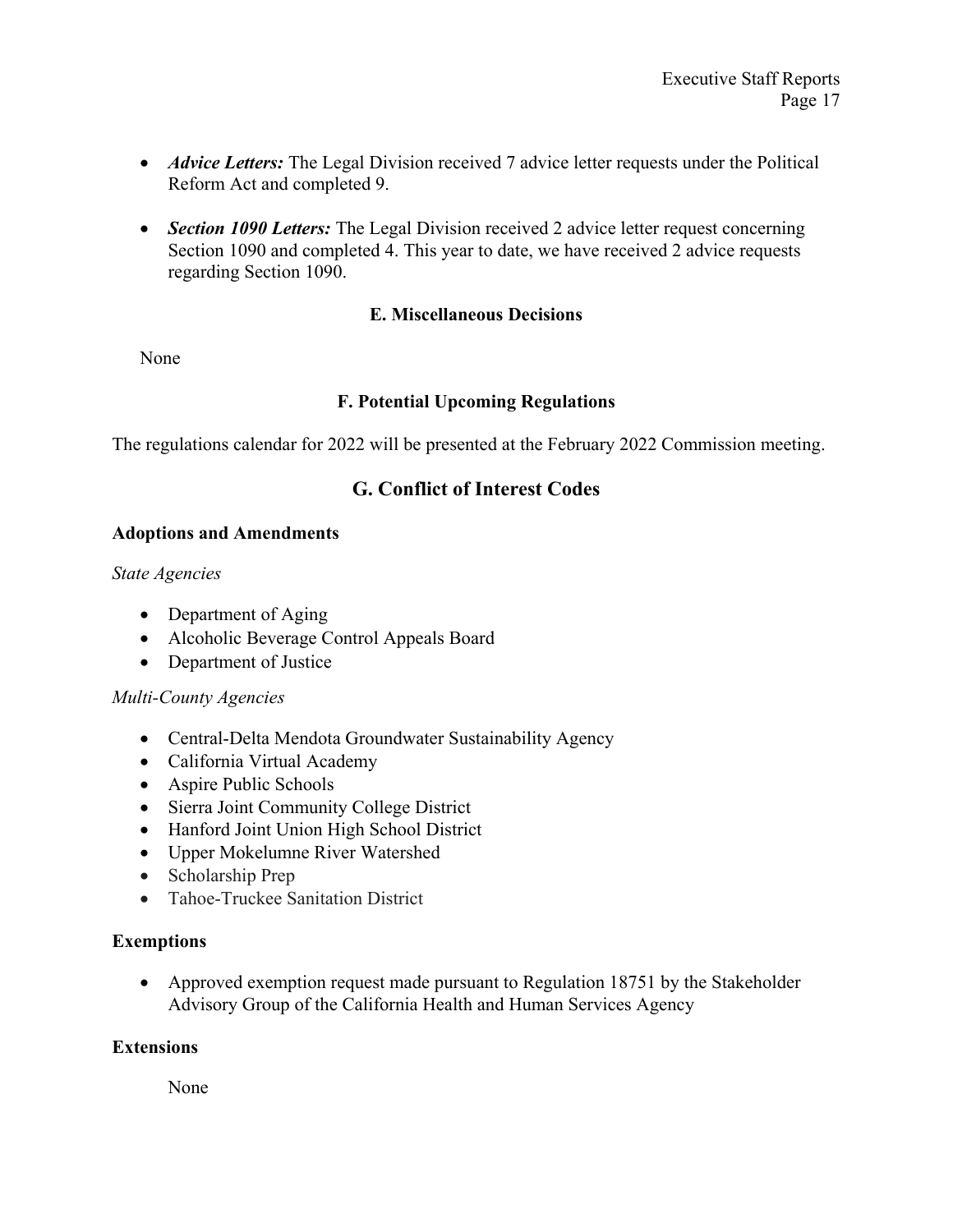#### **G. Probable Cause Hearings**

<span id="page-17-0"></span>*Probable cause proceedings are conducted per Government Code section 83115.5. A finding of probable cause does not constitute a finding a violation occurred. Respondents are presumed innocent of any violation of the Act unless a violation is proven in a subsequent proceeding.*

*The following matters were decided based solely on the papers. The respondents did not request a probable cause hearing.*

> *In the Matter of Jim Avalos for City Council and Jim Avalos, Case Nos. 2017- 00509 and 2018-00722.* On January 31, 2022, probable cause was found to believe Respondents committed the following violations of the Act:

- Count 1: The Committee and Avalos failed to timely file a semi-annual campaign statement for the reporting period of January 1, 2014 through June 30, 2014, due July 31, 2014, in violation of Government Code Section 84200.
- Count 2: The Committee and Avalos failed to timely file a semi-annual campaign statement for the reporting period of July 1, 2014 through December 31, 2014, due February 2, 2015, in violation of Government Code Section 84200.
- Count 3: The Committee and Avalos failed to timely file a semi-annual campaign statement for the reporting period of January 1, 2015 through June 30, 2015, due July 31, 2015, in violation of Government Code Section 84200.
- Count 4: The Committee and Avalos failed to timely file a semi-annual campaign statement for the reporting period of July 1, 2015 through December 31, 2015, due February 1, 2016, in violation of Government Code Section 84200.
- Count 5: The Committee and Avalos failed to timely file a semi-annual campaign statement for the reporting period of January 1, 2016 through June 30, 2016, due August 1, 2016, in violation of Government Code Section 84200.
- Count 6: The Committee and Avalos failed to timely file a pre-election campaign statement for the reporting period of July 1, 2016 through September 24, 2016, due September 29, 2016, in violation of Government Code Sections 84200.5 and 84200.8.
- Count 7: The Committee and Avalos failed to timely file a pre-election campaign statement for the reporting period of September 25, 2016 through October 22, 2016, due October 27, 2016, in violation of Government Code Sections 84200.5 and 84200.8.
- Count 8: The Committee and Avalos failed to timely file a semi-annual campaign statement for the reporting period of October 23, 2016 through December 31, 2016, due January 31, 2017, in violation of Government Code Section 84200.
- Count 9: The Committee and Avalos failed to timely file a semi-annual campaign statement for the reporting period of January 1, 2017 through June 30, 2017, due July 31, 2017, in violation of Government Code Section 84200.
- Count 10: The Committee and Avalos failed to timely file a semi-annual campaign statement for the reporting period of July 1, 2017 through December 31, 2017, due January 31, 2018, in violation of Government Code Section 84200.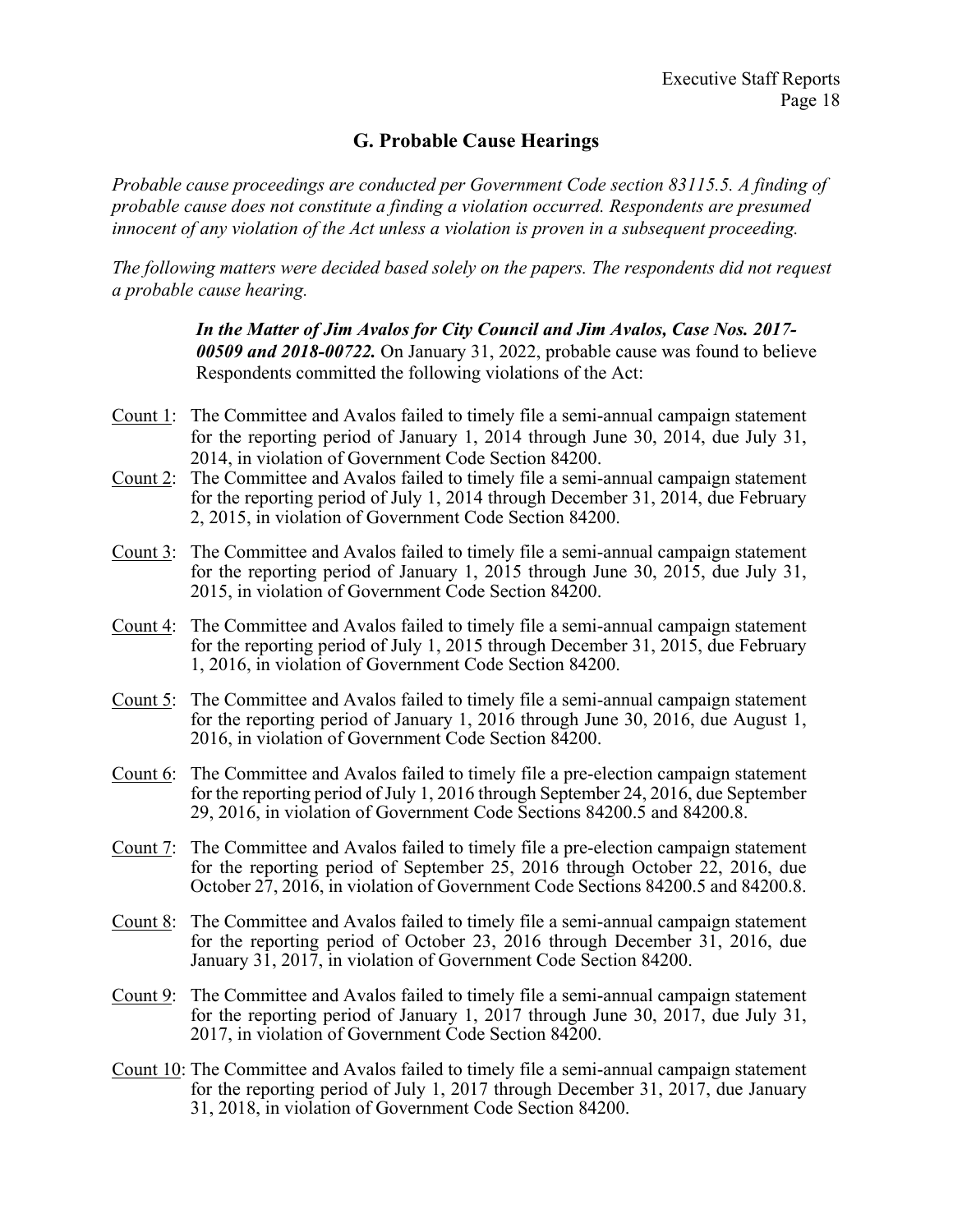- Count 11: The Committee and Avalos failed to timely file a semi-annual campaign statement for the reporting period of January 1, 2018 through June 30, 2018, due July 31, 2018, in violation of Government Code Section 84200.
- Count 12: The Committee and Avalos failed to timely file a semi-annual campaign statement for the reporting period of July 1, 2018 through December 31, 2018, due January 31, 2019, in violation of Government Code Section 84200.
- Count 13: The Committee and Avalos failed to file a 24-hour contribution report within 24 hours of receiving a late contribution from UFCW-8 Political Action Committee on October 25, 2016, in violation of Government Code Section 84203.
- Count 14: The Committee and Avalos failed to timely pay the 2015 \$50 annual fee by the January 15, 2015 due date, and failed to pay the resulting \$150 late penalty, in violation of Government Code Section 84101.5, subdivisions (c) and (d).
- Count 15: The Committee and Avalos failed to timely pay the 2016 \$50 annual fee by the January 15, 2016 due date, and failed to pay the resulting \$150 late penalty, in violation of Government Code Section 84101.5, subdivisions (c) and (d).
- Count 16: The Committee and Avalos failed to timely pay the 2017 \$50 annual fee by the January 15, 2017 due date, and failed to pay the resulting \$150 late penalty, in violation of Government Code Section 84101.5, subdivisions (c) and (d).
- Count 17: The Committee and Avalos failed to timely pay the 2018 \$50 annual fee by the January 15, 2018 due date, and failed to pay the resulting \$150 late penalty, in violation of Government Code Section 84101.5, subdivisions (c) and (d).
- Count 18: Avalos failed to timely file his Assuming Office SEI by the May 11, 2018 due date, in violation of Government Code section 87300 and Regulation 18730, subdivision  $(b)(5)(B).$